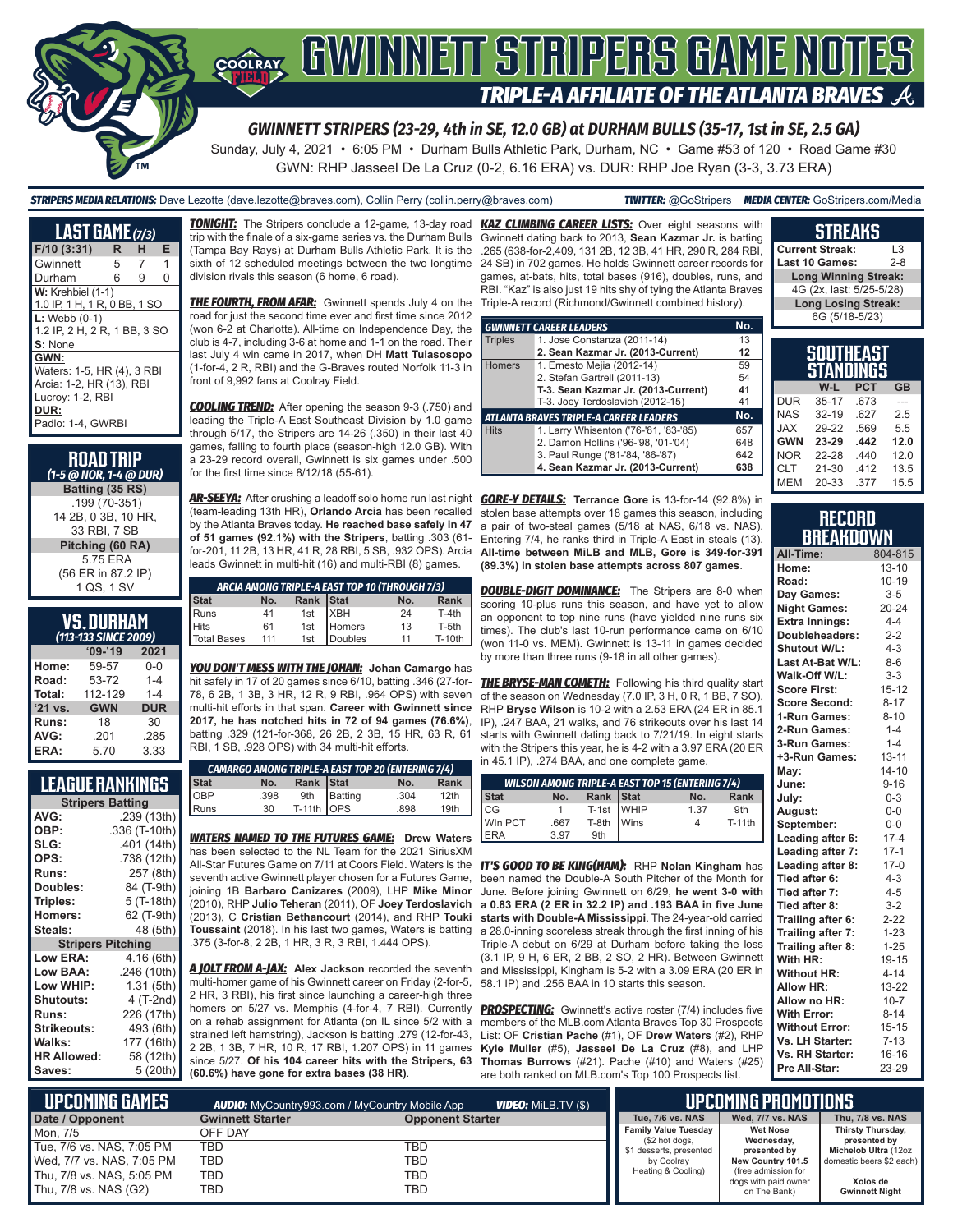

| <b>MANAGER MATT TUIASOSOPO</b>                                                                                                                                                                                                                                                                                                                                                                                                                                                                                                                                                                                                                                                                                                                                                                                                                                                                                                                                                                                                                                                                                                                                                                                                                                                                                         | <b>VS. 2021 OPPONENTS</b>                                                                                                                                                                                                                                                                                                                                                                                                                                                                                                                                                                                                                                                                                                                                                                                                                                                                                                                                                                                                                  |  |  |  |
|------------------------------------------------------------------------------------------------------------------------------------------------------------------------------------------------------------------------------------------------------------------------------------------------------------------------------------------------------------------------------------------------------------------------------------------------------------------------------------------------------------------------------------------------------------------------------------------------------------------------------------------------------------------------------------------------------------------------------------------------------------------------------------------------------------------------------------------------------------------------------------------------------------------------------------------------------------------------------------------------------------------------------------------------------------------------------------------------------------------------------------------------------------------------------------------------------------------------------------------------------------------------------------------------------------------------|--------------------------------------------------------------------------------------------------------------------------------------------------------------------------------------------------------------------------------------------------------------------------------------------------------------------------------------------------------------------------------------------------------------------------------------------------------------------------------------------------------------------------------------------------------------------------------------------------------------------------------------------------------------------------------------------------------------------------------------------------------------------------------------------------------------------------------------------------------------------------------------------------------------------------------------------------------------------------------------------------------------------------------------------|--|--|--|
| Matt Tuiasosopo is in his first season as Gwinnett manager and his third season<br>as a coach in the Atlanta Braves organization in 2021. He was named the seventh<br>manager in team history on 3/30/21. Tuiasosopo is both the youngest manager in<br>team history (turned 35 on 5/10) and the first former Gwinnett player to manage the<br>club (hit .221 with 19 HR, 73 RBI in 178 games from 2016-17).                                                                                                                                                                                                                                                                                                                                                                                                                                                                                                                                                                                                                                                                                                                                                                                                                                                                                                           | Road<br>Home<br>Total<br>Home<br>Road<br><b>Total</b><br>CHA<br>COL<br>$5 - 1$<br>$5 - 1$<br>$\frac{1}{2}$<br>---<br><b>DUR</b><br>LOU<br>$1 - 4$<br>$1 - 4$<br>$4 - 2$<br>4-2<br>---<br>---<br><b>JAX</b><br><b>MW DIV</b><br>$1 - 5$<br>$4 - 2$<br>$4 - 2$<br>$1 - 5$<br>0-0<br>$\sim$<br><b>MEM</b><br>$3 - 3$<br>$8 - 4$<br>$5 - 1$<br><b>NAS</b><br>$3 - 2$<br>$0-6$<br>$3 - 8$                                                                                                                                                                                                                                                                                                                                                                                                                                                                                                                                                                                                                                                       |  |  |  |
| Tuiasosopo made his managerial debut in 2019 with Class-A Rome, leading the club<br>to a 65-74 record and earning Atlanta's Bobby Cox Award for minor league manager<br>of the year. He was set to return to Rome in 2020, but was reassigned to the Braves<br>Alternate Site at Coolray Field once the MiLB season was canceled.                                                                                                                                                                                                                                                                                                                                                                                                                                                                                                                                                                                                                                                                                                                                                                                                                                                                                                                                                                                      | NOR<br>$1 - 5$<br>$1 - 5$<br>---<br><b>SE DIV</b><br>$19 - 27$<br>$9-8$<br>10-19<br><b>LAST AT-BAT WINS (8)</b>                                                                                                                                                                                                                                                                                                                                                                                                                                                                                                                                                                                                                                                                                                                                                                                                                                                                                                                            |  |  |  |
| Tuiasosopo's Managerial Career<br>W-L<br><b>PCT</b><br><b>Playoffs</b><br>Games<br>With Gwinnett (1 Season):<br>52<br>23-29<br>.442<br>0<br>0<br>MiLB Career (2 Seasons):<br>191<br>88-103<br>.461<br>All staff bios available in the 2021 Stripers Media Guide<br><b>EJECTIONS</b> (2)                                                                                                                                                                                                                                                                                                                                                                                                                                                                                                                                                                                                                                                                                                                                                                                                                                                                                                                                                                                                                                | The Stripers are 8-6 (.571) in games decided in the last at-bat in 2021.<br>Date/Opponent<br><b>Score</b><br><b>Game-Winning Play</b><br>5/4 at Charlotte<br>10-9 (12th)<br>Almonte scores on E4 (Reynolds)<br>5/9 at Charlotte<br>Camargo RBI single<br>12-9 (10th)<br>Arcia solo HR<br>5/14 vs. Louisville<br>$2-1$ (8th)<br>Arcia walk-off solo HR<br>5/16 vs. Louisville<br>5-4 (9th)*<br>5/25 vs. Memphis<br>$2-1$ (9th) <sup>*</sup><br>Kazmar walk-off single                                                                                                                                                                                                                                                                                                                                                                                                                                                                                                                                                                       |  |  |  |
| Player/Coach<br>Date/Inning<br><b>Umpire</b><br>5/25 vs. MEM, 7th Inning<br><b>HP Clint Vondrak</b><br><b>Ryan Goins</b><br>6/3 vs. JAX, 8th Inning<br><b>HP Alex Tosi</b><br><b>MGR Matt Tuiasosopo</b>                                                                                                                                                                                                                                                                                                                                                                                                                                                                                                                                                                                                                                                                                                                                                                                                                                                                                                                                                                                                                                                                                                               | 6/9-G2 at Memphis<br>Waters RBI single<br>$3-1$ (8th)<br>6/18 vs. Nashville<br>Arcia scores on E4 (Hiura on Lucroy FC)<br>8-7 (10th)*<br>6/30 at Durham<br>Pache RBI single<br>$2-1$ (9th)<br>*Denotes "walk-off" win                                                                                                                                                                                                                                                                                                                                                                                                                                                                                                                                                                                                                                                                                                                                                                                                                      |  |  |  |
| <b>TEAM DEFENSE (3RD IN TRIPLE-A EAST)</b>                                                                                                                                                                                                                                                                                                                                                                                                                                                                                                                                                                                                                                                                                                                                                                                                                                                                                                                                                                                                                                                                                                                                                                                                                                                                             | <b>GWINNETT PLAYERS USED (51 IN 2021)</b>                                                                                                                                                                                                                                                                                                                                                                                                                                                                                                                                                                                                                                                                                                                                                                                                                                                                                                                                                                                                  |  |  |  |
| <b>DP</b><br><b>PCT</b><br>G<br><b>TC</b><br>PO<br>E<br><b>TP</b><br>$\mathsf{A}$<br>52<br>.985<br>1853<br>1351<br>474<br>28<br>53<br>1<br><b>SB</b><br><b>CS</b><br><b>PCT</b><br>W-L<br><b>ATT</b><br><b>PB</b><br><b>Catchers</b><br>$\mathbf{1}$<br>0<br>.000<br>Casteel, Ryan<br>$\mathbf{1}$<br>$\mathbf{1}$<br>$1 - 1$<br>$\overline{2}$<br>.333<br>$\mathbf 0$<br>Jackson, Alex<br>$\overline{4}$<br>6<br>$6-6$<br>5<br>18<br>23<br>.217<br>$\mathbf{1}$<br>$8 - 15$<br>Lucroy, Jonathan<br>3<br>0<br>3<br>.000<br>$2 - 1$<br>Martinez, Carlos<br>1<br>5<br>3<br>8<br>.375<br>$6-6$<br>Morales, Jonathan<br>1<br>31<br>10<br>41<br>4<br>23-29<br>.244<br>Total:<br>Waters (5), Ervin (3), Sanchez (2),<br>Outfield Assists (12):<br>Almonte (1), Inciarte (1)<br>Pitcher Pickoffs (1):<br>Muller (1)<br><b>Catcher Pickoffs (2):</b><br>Casteel (1), Jackson (1)                                                                                                                                                                                                                                                                                                                                                                                                                                               | Kingham, Nolan<br>Pitchers (29):<br>Position (22):<br>Martinez, Carlos<br>Arano, Victor<br>Lee, Dylan<br>Almonte, Abraham<br>Morales, Jonathan<br>Biddle, Jesse<br>Lopez, Yoan<br>Arcia, Orlando<br>Pache, Cristian<br>Bradford, Chasen<br>Martin, Chris<br>Brugman, Jaycob<br>Sanchez, Yolmer<br>Burrows, Thomas<br>Muller, Kyle<br>Camargo, Johan<br>Snider, Travis<br>Chavez, Jesse<br>Newcomb, Sean<br>Casteel, Ryan<br>Unroe, Riley<br>Demeritte, Travis<br>Davidson, Tucker<br>Roark, Tanner<br>Waters, Drew<br>De La Cruz, Jasseel<br>Rodriguez, Jose<br>Ervin, Phillip<br>Edwards Jr., Carl<br>Santana, Edgar<br>Goins, Ryan<br>Gore, Terrance<br>Flaa, Jay<br>Tice, Ty<br>Greene, Shane<br>Toussaint, Touki<br>Heredia, Guillermo<br>Hernandez, Daysbel<br>Webb, Jacob<br>Inciarte, Ender<br>Horacek, Mitch<br>Wilson, Bryse<br>Jackson, Alex<br>Johnstone, Connor<br>Wright, Kyle<br>Kazmar Jr., Sean<br>Jones, Nate<br>Kipnis, Jason<br>Kelley, Trevor<br>Lucroy, Jonathan<br>Italics = Player no longer in Braves organization |  |  |  |
|                                                                                                                                                                                                                                                                                                                                                                                                                                                                                                                                                                                                                                                                                                                                                                                                                                                                                                                                                                                                                                                                                                                                                                                                                                                                                                                        |                                                                                                                                                                                                                                                                                                                                                                                                                                                                                                                                                                                                                                                                                                                                                                                                                                                                                                                                                                                                                                            |  |  |  |
| <b>STARTS</b><br><b>By Batting Order</b><br>Waters (32), Inciarte (6), Pache (6), Arcia (5), Almonte (1), Ervin (1), Sanchez (1)<br>1:<br>2:<br>Kipnis (16), Arcia (12), Pache (9), Goins (7), Waters (3), Almonte (1), Camargo (1),<br>Ervin (1), Heredia (1) Sanchez (1)<br>Arcia (33), Camargo (15), Lucroy (3), Jackson (1)<br>3:<br>Camargo (21), Demeritte (12), Jackson (6), Lucroy (5), Kipnis (4), Almonte (3),<br>4:<br>Kazmar Jr. (1)<br>Lucroy (13), Almonte (8), Kazmar Jr. (7), Jackson (6), Demeritte (4), Kipnis (4),<br>5:<br>Goins (3), Camargo (2), Snider (2), Casteel (1), Ervin (1), Sanchez (1)<br>Goins (13), Ervin (7), Lucroy (5), Snider (5), Almonte (4), Casteel (4),<br>6:<br>Kazmar Jr. (4), Waters (4), Sanchez (3), Demeritte (2), Jackson (1)<br>Ervin (12), Goins (9), Kazmar Jr. (8), Snider (7), Pache (5), Sanchez (5),<br>7:<br>Demeritte (2), Morales (2), Almonte (1), Casteel (1)<br>Sanchez (16), Ervin (8), Morales (8), Goins (5), Kazmar Jr. (5), Casteel (3),<br>8:<br>Gore (2), Snider (2), Brugman (1), Martinez (1), Unroe (1)<br>Morales (4), Sanchez (3), Casteel (2), Kazmar Jr. (2), Martinez (2), Snider (2),<br>9:<br>Gore (1), Unroe (1), Pitcher Spot (35)<br><b>By Position</b><br>Lucroy (23), Jackson (12), Morales (12), Martinez (3), Casteel (2)<br>C: | <b>BASS-LANTA</b><br>Including MLB rehab assignments, 22 players have played for both Gwinnett and<br>Atlanta in 2021:<br><b>LHP Sean Newcomb</b><br>OF Abraham Almonte<br>LHP Jesse Biddle<br>OF Cristian Pache<br><b>INF Johan Camargo</b><br>RHP Edgar Santana<br>RHP Jesse Chavez<br>RHP Ty Tice<br>RHP Jacob Webb<br><b>LHP Tucker Davidson</b><br>RHP Carl Edwards Jr.<br><b>RHP Bryse Wilson</b><br>RHP Jay Flaa<br><b>RHP Kyle Wright</b><br><b>RHP Shane Greene</b><br>OF Guillermo Heredia<br>OF Ender Inciarte<br>C Alex Jackson<br><b>RHP Nate Jones</b><br>INF Sean Kazmar Jr.<br><b>RHP Chris Martin</b><br>LHP Kyle Muller (MLB Debut)                                                                                                                                                                                                                                                                                                                                                                                      |  |  |  |
| Camargo (27), Casteel (7), Kazmar Jr. (6), Snider (6), Lucroy (2), Unroe (2),<br>1B:<br>Goins (1), Morales (1)                                                                                                                                                                                                                                                                                                                                                                                                                                                                                                                                                                                                                                                                                                                                                                                                                                                                                                                                                                                                                                                                                                                                                                                                         | <b>BRAVES ON REHAB</b>                                                                                                                                                                                                                                                                                                                                                                                                                                                                                                                                                                                                                                                                                                                                                                                                                                                                                                                                                                                                                     |  |  |  |
| Goins (19), Kipnis (17), Sanchez (11), Kazmar Jr. (4), Arcia (1)<br>2B:<br>Kazmar Jr. (17), Sanchez (13), Camargo (10), Goins (8), Arcia (3), Morales (1)<br>3B:<br>Arcia (41), Goins (9), Sanchez (2)<br>SS:<br>LF: Ervin (15), Almonte (9), Waters (8), Snider (5), Arcia (4), Kipnis (4), Gore (3),<br>Demeritte (2), Heredia (1), Sanchez (1)<br>CF:<br>Waters (22), Pache (20), Ervin (5), Inciarte (5)<br>RF: Demeritte (17), Ervin (9), Waters (9), Almonte (8), Snider (5), Sanchez (3),<br>Camargo (1)<br>DH: Kipnis (3), Casteel (2), Jackson (2), Snider (2), Almonte (1), Arcia (1),<br>Brugman (1), Camargo (1), Demeritte (1), Inciarte (1)                                                                                                                                                                                                                                                                                                                                                                                                                                                                                                                                                                                                                                                              | Six Atlanta players have been assigned to rehab with Gwinnett in 2021.<br>Player<br><b>Injury</b><br><b>Rehab Dates</b><br>RHP Chris Martin<br>RT Shoulder Inflammation (4/7)<br>$5/5 - 5/11$<br>OF Ender Inciarte<br>Strained LT Hamstring (4/17)<br>$5/6 - 5/12$<br>OF Guillermo Heredia<br>RT Hamstring Inflammation (5/1)<br>5/14<br>C Alex Jackson<br>5/21-6/9, 6/30-<br>Strained LT Hamstring (5/2)<br>OF Cristian Pache<br>RT Hamstring Inflammation (5/14)<br>$5/29 - 6/1$<br><b>RHP Touki Toussaint</b><br>$6/22 -$<br>RT Shoulder Strain (3/26)                                                                                                                                                                                                                                                                                                                                                                                                                                                                                  |  |  |  |
|                                                                                                                                                                                                                                                                                                                                                                                                                                                                                                                                                                                                                                                                                                                                                                                                                                                                                                                                                                                                                                                                                                                                                                                                                                                                                                                        |                                                                                                                                                                                                                                                                                                                                                                                                                                                                                                                                                                                                                                                                                                                                                                                                                                                                                                                                                                                                                                            |  |  |  |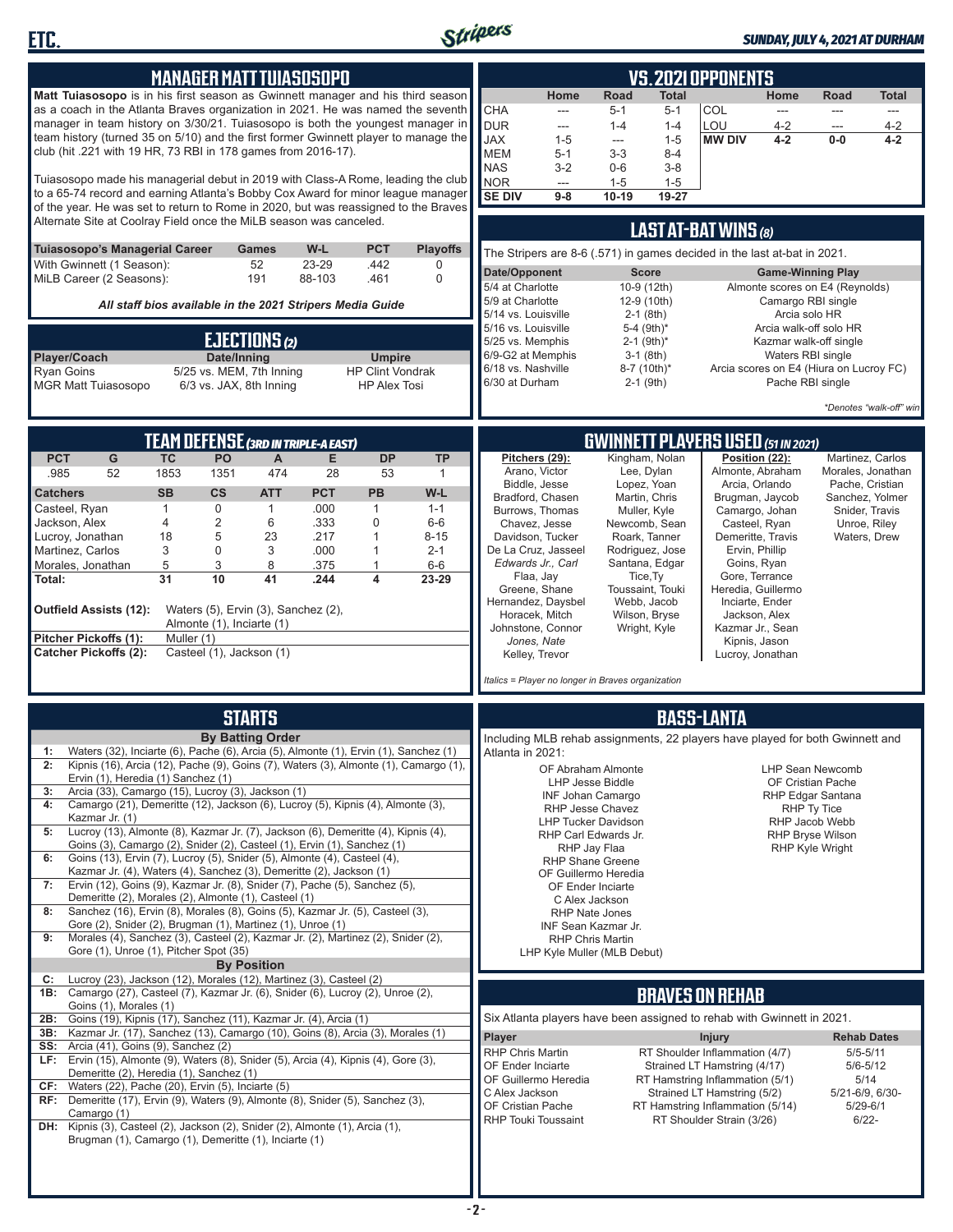### **STARTING PITCHER**



**ON BRAVES 40-MAN ROSTER**

#### *SUNDAY, JULY 4, 2021 AT DURHAM*

# **60****JASSEEL DE LA CRUZ**

**B/T:** R/R **BORN:** 6/26/97 in Hato Mayor, Dominican Republic (Age 24)<br>**HT:** 6-1 **ACQUIRED:** Signed by the Atlanta Braves as a non-drafted f **HT:** 6-1 **ACQUIRED:** Signed by the Atlanta Braves as a non-drafted free agent **WT:** 200 (6/1/15) **BIO ON PAGE 38 OF MEDIA GUIDE**

*TONIGHT'S START:* De La Cruz makes his 11th appearance and ninth start of the season in the finale of a six-game series at Durham ... All-time as a starter, he is 11-18 with a 4.07 ERA and .232 BAA in 58 outings ... Is seeking his first career Triple-A win in his first-ever meeting with the Bulls.

*PROSPECTING:* De La Cruz is currently ranked Atlanta's No. 8 prospect by MLB.com ... He entered the season ranked the Braves' No. 13 prospect by *Baseball America*.

*2021 SEASON:* Began the season on Gwinnett's Opening Night roster after pitching at the Alternate Training Site at Coolray Field in April ... Recalled by Atlanta on 5/8, but did not make his MLB debut before being optioned to Gwinnett on 5/10 ... Began his tenure with the Stripers out of the bullpen (0-0, 5.40 ERA in 2G) ... Posted an 8.0-inning scoreless streak (2 H, 0 BB, 9 SO) over three outings (2 starts) from 5/11-5/19 ... Logged a season-high 5.0 IP on 6/1 vs. Jacksonville (ND, 3 H, 1 ER, 3 BB, 6 SO).

*2020 SEASON:* Was a member of Atlanta's 60-man player pool and spent the majority of the year at the Alternate Training Site in Gwinnett ... Recalled by the Braves for the first time in his career on 9/15, but did not make his MLB debut (optioned on 9/16).

*CAREER ACCOLADES:* **2019:** Florida State League Pitcher of the Week on 5/19 after tossing the first no-hitter in Advanced-A Florida FireFrogs history on 5/18 vs. Jupiter (9.0 IP, 2 BB, 4 SO, 89 pitches in 12-0 win) ... Overall went 7-9 with a 3.25 ERA and .212 BAA in 25 games (24 starts) across three levels (Class-A Rome, Advanced-A Florida, Double-A Mississippi).

|                     | <b>DE LA CRUZ'S OVERALL STATS</b> |         |            |       |           |           |           |            |                       |  |  |  |  |  |
|---------------------|-----------------------------------|---------|------------|-------|-----------|-----------|-----------|------------|-----------------------|--|--|--|--|--|
| Year                | Team                              | W-L     | <b>ERA</b> | G/GS  | <b>HR</b> | <b>BB</b> | <b>SO</b> | <b>BAA</b> | <b>WHIP</b>           |  |  |  |  |  |
| 2021                | Gwinnett (AAA)                    | $0 - 2$ | 6 16       | 10/8  | 5         | 14        | 34        | .256       | 1.47                  |  |  |  |  |  |
| MiLB Career:        |                                   | 16-19   | 3.87       | 86/58 | 22        | 138       | 294       | .226       | $1.26$ $\blacksquare$ |  |  |  |  |  |
| <b>IMLB Career:</b> |                                   | $0 - 0$ | ---        | 0/0   |           |           |           | ---        |                       |  |  |  |  |  |

|                      | DE LA CRUZ'S 2021 SPLITS (WITH GWINNETT) |                       |                                      |  |  |  |  |  |  |  |  |  |
|----------------------|------------------------------------------|-----------------------|--------------------------------------|--|--|--|--|--|--|--|--|--|
| Home:                | 0-1, 6.64 ERA (6G)                       | Road:                 | 0-1, 5.23 ERA (4G)                   |  |  |  |  |  |  |  |  |  |
| Day:                 | 0-1, 8.31 ERA (1G)                       | Night:                | 0-1, 5.81 ERA (9G)                   |  |  |  |  |  |  |  |  |  |
| Starter:<br>Vs. LHB: | 0-2, 6.21 ERA (8G)<br>.296 BAA, 1 HR     | Reliever:<br>Vs. RHB: | 0-0, 5.40 ERA (2G)<br>.224 BAA, 4 HR |  |  |  |  |  |  |  |  |  |
|                      |                                          |                       |                                      |  |  |  |  |  |  |  |  |  |

| <b>DE LA CRUZ VS. DURHAM</b> |     |            |   |           |     |  |    |           |           |  |  |  |  |
|------------------------------|-----|------------|---|-----------|-----|--|----|-----------|-----------|--|--|--|--|
|                              | W-L | <b>ERA</b> | G | <b>GS</b> | 1P  |  | ER | <b>HR</b> | <b>BB</b> |  |  |  |  |
| 12021:                       | 0-0 | $- - -$    |   |           | 0.0 |  |    |           |           |  |  |  |  |
| Career:                      | 0-0 | $- - -$    |   |           | 0.0 |  |    |           |           |  |  |  |  |

|             | DE LA CRUZ'S HIGHS & LOWS  |                                  |  |  |  |  |  |  |  |  |  |  |
|-------------|----------------------------|----------------------------------|--|--|--|--|--|--|--|--|--|--|
|             | <b>Season</b>              | Career (MiLB and MLB)            |  |  |  |  |  |  |  |  |  |  |
| IP:         | $5.0$ (6/1 vs. JAX)        | 9.0 (5/18/19, FLA vs. JUP)       |  |  |  |  |  |  |  |  |  |  |
| SO:         | 6 (2x, last: 6/6 vs. JAX)  | 10 (7/7/19, MIS vs. BLX)         |  |  |  |  |  |  |  |  |  |  |
| BB:         | 4 (6/12 @ MEM)             | 5 (3x, last: 7/15/19, MIS @ JAX) |  |  |  |  |  |  |  |  |  |  |
| н:          | 6 (2x, last: 6/18 vs. NAS) | 9 (8/4/18, ROM @ GVL)            |  |  |  |  |  |  |  |  |  |  |
| ER:         | 6 (6/18 vs. NAS)           | 8 (7/4/18, ROM @ ASH)            |  |  |  |  |  |  |  |  |  |  |
| Low-Hit CG: |                            | 0 Hits (5/18/19, FLA vs. JUP)    |  |  |  |  |  |  |  |  |  |  |
| Low-ER CG:  |                            | 0 Runs (5/18/19, FLA vs. JUP)    |  |  |  |  |  |  |  |  |  |  |

| DE LA CRUZ'S 2021 STARTS (ALL LEVELS) |               |               |           |   |   |    |           |           |           |           |                           |              |                                                       |
|---------------------------------------|---------------|---------------|-----------|---|---|----|-----------|-----------|-----------|-----------|---------------------------|--------------|-------------------------------------------------------|
| Team                                  | Date/Opp.     | <b>Result</b> | <b>IP</b> | н | R | ER | <b>HR</b> | <b>BB</b> | <b>SO</b> | NP-S      | Opp. Starter              | <b>Final</b> | <b>Notes</b>                                          |
| <b>GWN</b>                            | 5/14 vs. LOU  | <b>ND</b>     | 3.0       |   |   |    |           |           |           | $35 - 25$ | Riley O'Brien             | W. 2-1       | Faced 9 batters in his first Triple-A start           |
| <b>GWN</b>                            | 5/19 at NAS   | <b>ND</b>     | 4.0       |   |   |    |           |           |           | 53-31     | Wade LeBlanc              |              | L, 4-5 (10) Set season highs for innings, striekouts. |
| <b>GWN</b>                            | 5/26 vs. MEM  | <b>ND</b>     | 3.2       | 4 |   |    |           |           |           | 65-41     | Bernardo Flores Jr.       | W. 11-5      | Most ER in a start since 7/26/19 at Jackson.          |
| <b>GWN</b>                            | $6/1$ vs. JAX | <b>ND</b>     | 5.0       |   |   |    |           |           |           | 73-45     | Daniel Castano            | $L. 2-6$     | Left with 2-1 lead in longest start of 2021.          |
| <b>GWN</b>                            | $6/6$ vs. JAX | L. 0-1        | 4.1       |   | 4 | 4  |           |           |           | 80-55     | Parker Bugg               | $L.3-6$      | First loss since 8/8/19 with MIS at JAX.              |
| <b>GWN</b>                            | 6/12 at MEM   | L. 0-2        | 3.2       | 6 |   |    |           |           |           | 76-44     | <b>Matthew Liberatore</b> | L. 1-6       | Most walks since 7/15/19 with MIS at JAX (5).         |
| <b>GWN</b>                            | 6/18 vs. NAS  | ND            | 3.1       | 6 |   |    |           |           |           | 73-44     | Alec Bettinger            | W. 8-7       | Largest comeback win for GWN this season.             |
| <b>GWN</b>                            | 6/24 at NOR   | <b>ND</b>     | 2.0       |   |   |    |           |           |           | 49-23     | Zac Lowther               | W. 6-2       | Exited trailing 2-0, GWN scored 5 in 4th.             |

| <b>STRIPERS STARTING PITCHERS</b> |           |            |           |    |         |                             |                            |                                                    |  |  |  |  |
|-----------------------------------|-----------|------------|-----------|----|---------|-----------------------------|----------------------------|----------------------------------------------------|--|--|--|--|
| <b>Pitcher</b>                    | W-L       | <b>ERA</b> | <b>GS</b> | QS |         | <b>Team W-L Run Support</b> | <b>Last Gwinnett Start</b> | <b>Final Line</b>                                  |  |  |  |  |
| Davidson, Tucker                  | $2 - 1$   | 0.90       |           |    | 2-1     | 5.33 RPG (16 Tot.)          | 5/23 at NAS (L)            | 6.0 IP, 1 H, 1 R, 1 ER, 1 BB, 9 SO, 1 HR (82p/51s) |  |  |  |  |
| De La Cruz, Jasseel               | $0 - 2$   | 6.21       | 8         |    | $4 - 4$ | 1.75 RPG (14 Tot.)          | 6/24 at NOR (ND)           | 2.0 IP, 3 H, 2 R, 1 ER, 3 BB, 1 SO (49p/23s)       |  |  |  |  |
| Johnstone, Connor                 | $1-6$     | 7.63       | 10        |    | $3 - 7$ | 2.00 RPG (20 Tot.)          | 6/23-G2 at NOR (L)         | 2.2 IP, 7 H, 5 R, 5 ER, 1 BB, 2 SO, 2 HR (49p/34s) |  |  |  |  |
| Kingham, Nolan                    | $0 - 1$   | 16.20      |           |    | $0 - 1$ | $0.00$ RPG $(0$ Tot.)       | 6/29 at DUR (L)            | 3.1 IP, 9 H, 6 R, 6 ER, 2 BB, 2 SO, 2 HR (82p/51s) |  |  |  |  |
| Muller, Kyle                      | $2 - 1$   | 4.60       |           |    | $6 - 1$ | 4.71 RPG (33 Tot.)          | 6/9-G2 at MEM (ND)         | 6.0 IP, 1 H, 1 R, 1 ER, 2 BB, 6 SO (88p/53s)       |  |  |  |  |
| Rodriguez, Jose                   | $0 - 2$   | 13.03      | 4         |    | 0-4     | 0.50 RPG (2 Tot.)           | 7/3 at DUR (ND)            | 4.0 IP, 5 H, 2 R, 2 ER, 0 BB, 4 SO, 2 HR (63p/41s) |  |  |  |  |
| Toussaint, Touki                  | $0 - 1$   | 11.57      |           |    | $0 - 2$ | 1.50 RPG (3 Tot.)           | $7/2$ at DUR (L)           | 2.2 IP, 5 H, 6 R, 6 ER, 5 BB, 5 SO (74p/39s)       |  |  |  |  |
| Wilson, Bryse                     | $4 - 2$   | 3.97       | 8         |    | $6 - 2$ | 3.00 RPG (24 Tot.)          | 6/30 at DUR (ND)           | 7.0 IP, 3 H, 0 R, 1 BB, 7 SO (91p/58s)             |  |  |  |  |
| Wright, Kyle                      | 1-3       | 4.06       | 9         |    | $2 - 7$ | 1.44 RPG (13 Tot.)          | $7/1$ at DUR (L)           | 6.0 IP, 3 H, 4 R, 4 ER, 6 BB, 5 SO, 1 HR (84p/42s) |  |  |  |  |
| Total:                            | $10 - 19$ | 5.36       | 52        | 8  | 23-29   | 2.40 RPG (125 Tot.)         |                            |                                                    |  |  |  |  |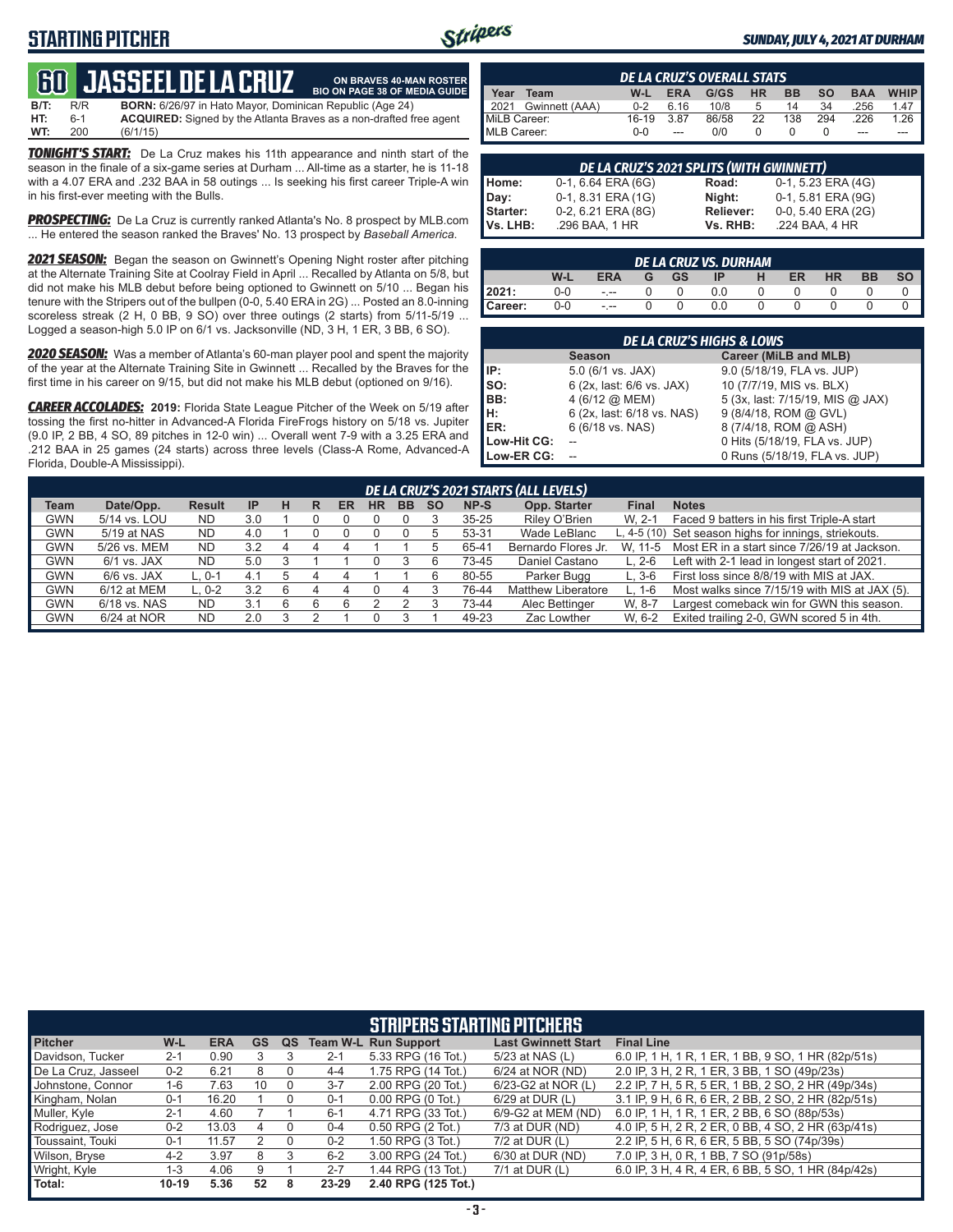#### **BULLPEN**



| <b>STRIPERS PITCHING BREAKDOWN</b>                                                      |           |      |       |           |     |    |                                 |     |      |  |  |  |
|-----------------------------------------------------------------------------------------|-----------|------|-------|-----------|-----|----|---------------------------------|-----|------|--|--|--|
| W-L<br><b>BAA</b><br><b>HR</b><br><b>SO</b><br><b>BB</b><br><b>ERA</b><br>ER<br>IP<br>R |           |      |       |           |     |    |                                 |     |      |  |  |  |
| Starters:                                                                               | $10 - 19$ | 5.36 | 218.1 | 136       | 130 | 35 | 92                              | 223 | .274 |  |  |  |
| <b>Relievers:</b>                                                                       | $13 - 10$ | 3.03 | 232.0 | 90        | 78  | 23 | 85                              | 270 | .217 |  |  |  |
| Total:                                                                                  | 23-29     | 4.16 | 450.1 | 226       | 208 | 58 | 177                             | 493 | .246 |  |  |  |
| Saves/Opp: 5/16 (31.3%)                                                                 |           |      |       | Holds: 18 |     |    | <b>IR/Scored: 43/14 (32.6%)</b> |     |      |  |  |  |

|            | <b>PITCHING BY MONTH</b> |            |       |     |     |           |           |           |            |  |  |  |  |  |
|------------|--------------------------|------------|-------|-----|-----|-----------|-----------|-----------|------------|--|--|--|--|--|
|            | W-L                      | <b>ERA</b> | IP    | R   | ER  | <b>HR</b> | <b>BB</b> | <b>SO</b> | <b>BAA</b> |  |  |  |  |  |
| May:       | $14 - 10$                | 3.50       | 211.0 | 90  | 82  | 28        | 65        | 240       | .222       |  |  |  |  |  |
| June:      | $9 - 16$                 | 4.55       | 213.2 | 115 | 108 | 26        | 94        | 223       | .263       |  |  |  |  |  |
| July:      | $0 - 3$                  | 6.31       | 25.2  | 21  | 18  | 4         | 18        | 30        | .296       |  |  |  |  |  |
| August:    |                          |            |       |     |     |           |           |           |            |  |  |  |  |  |
| September: |                          |            |       |     |     |           |           |           |            |  |  |  |  |  |

| <b>RELIEF SUMMARY (CURRENT STRIPERS ONLY)</b> |         |            |    |    |                          |               |              |                                                                  |                         |  |  |  |
|-----------------------------------------------|---------|------------|----|----|--------------------------|---------------|--------------|------------------------------------------------------------------|-------------------------|--|--|--|
| <b>Pitcher</b>                                | W-L     | <b>ERA</b> | G  | GF | <b>HLD</b>               | <b>SV/OPP</b> | <b>IR/RS</b> | <b>Last Gwinnett Relief Outing</b>                               | <b>Scoreless Streak</b> |  |  |  |
| Arano, Victor                                 | $0 - 1$ | 3.77       | 14 | 5  | 2                        | 1/3           | 0/0          | 6/29 at DUR: 1.0 IP, 1 H, 0 R, 1 BB, 1 SO (23p/14s)              | 1G (1.0 IP)             |  |  |  |
| Biddle, Jesse (L)                             | $0 - 1$ | 2.38       |    | 2  | $\overline{\phantom{a}}$ | 0/1           | 5/2          | 6/29 at DUR: 1.1 IP, 0 H, 0 R, 0 BB, 4 SO (20p/14s)              | 3G (3.0 IP)             |  |  |  |
| Bradford, Chasen                              | $3-0$   | 3.42       | 16 |    | $\mathcal{P}$            | 0/1           | 2/2          | 7/2 at DUR: 2.0 IP, 5 H, 3 R, 3 ER, 0 BB, 2 SO (30p/23s)         | $-1G$                   |  |  |  |
| Burrows, Thomas (L)                           | $1 - 0$ | 3.00       | 15 |    | 3                        | 0/0           | 12/3         | 7/2 at DUR: 1.1 IP, 2 H, 0 R, 0 BB, 2 SO (25p/18s)               | 5G (7.0 IP)             |  |  |  |
| De La Cruz, Jasseel                           | $0 - 0$ | 5.40       | 2  |    |                          | 0/0           | 0/0          | 5/11 vs. LOU: 1.0 IP, 0 H, 0 R, 0 BB, 1 SO (9p/7s)               | 1G (1.0 IP)             |  |  |  |
| Flaa, Jay                                     | $0 - 1$ | 1.54       |    | 4  |                          | 0/0           | 2/0          | 6/29 at DUR: 0.2 IP, 3 H, 2 R, 2 ER, 0 BB, 2 SO, 1 WP (27p/14s)  | -1G                     |  |  |  |
| Horacek, Mitch (L)                            | $1 - 2$ | 5.59       | 9  | 2  |                          | 0/0           | 0/0          | 7/2 at DUR: 1.0 IP, 1 H, 0 R, 1 BB, 1 SO (23p/14s)               | 1G (1.0 IP)             |  |  |  |
| Johnstone, Connor                             | $0 - 0$ | 0.00       | 4  |    |                          | 0/0           | 5/3          | 7/3 at DUR: 1.0 IP, 1 H, 2 R, 0 ER, 2 BB, 1 SO (31p/17s)         | $-1G$                   |  |  |  |
| Lee, Dylan (L)                                | $2 - 0$ | 1.96       | 15 | 3  | 2                        | 0/1           | 3/0          | 7/3 at DUR: 2.0 IP, 0 H, 0 R, 0 BB, 2 SO (23p/18s)               | 1G (2.0 IP)             |  |  |  |
| Lopez, Yoan                                   | $2 - 1$ | 3.48       | 10 | 3  |                          | 0/1           | 2/2          | 7/1 at DUR: 1.0 IP, 0 H, 0 R, 1 BB, 1 SO (13p/5s)                | 1G (1.0 IP)             |  |  |  |
| Newcomb, Sean (L)                             | $0 - 0$ | 0.00       | 3  |    | $\Omega$                 | 0/0           | 0/0          | 7/3 at DUR: 1.0 IP, 1 H, 0 R, 1 BB, 3 SO (27p/15s)               | 3G (3.0 IP)             |  |  |  |
| Roark, Tanner                                 | $1 - 1$ | 3.86       | 9  |    |                          | 0/1           | 0/0          | 7/1 at DUR: 1.0 IP, 2 H, 2 R, 2 ER, 1 BB, 0 SO, 1 HR (24p/11s)   | $-1G$                   |  |  |  |
| Rodriguez, Jose                               | $0 - 0$ | 3.60       |    |    |                          | 0/0           | 0/0          | 5/26 vs. MEM: 1.0 IP, 2 H, 1 R, 1 ER, 0 BB, 1 SO, 1 HR (13p/10s) | $-2G$                   |  |  |  |
| Tice, Ty                                      | $0 - 0$ | 1.29       |    |    |                          | 0/0           | 5/1          | 7/2 at DUR: 1.0 IP, 2 H, 0 R, 0 BB, 1 SO (19p/10s)               | 5G (4.2 IP)             |  |  |  |
| Webb, Jacob                                   | $0 - 1$ | 2.61       | 10 | 9  | $\overline{\phantom{a}}$ | 2/2           | 0/0          | 7/3 at DUR (L): 1.2 IP, 2 H, 2 R, 1 ER, 1 BB, 3 SO (32p/19s)     | $-1G$                   |  |  |  |

### **54 VICTOR ARANO** *- RHP - 26 YRS - COSAMALOAPAN, MEXICO*

- **• 2021 with GWN: 5/14 vs. LOU:** Earned GWN's first save of 2021 (1.0 IP, 1 H). **• 2021 with ATL:** Recalled on 5/8, but did not pitch ... Optioned on 5/10 ... DFA'd and outrighted to Gwinnett on 6/6.
- **• Spring Training:** 0-1, 34.71 ERA, .538 BAA, 1 SV in 3G with Atlanta.
- **• 2020:** Was a member of Philadelphia's 60-man player pool, but spent the entire year at the Alternate Site in Lehigh Valley ... DFA'd by the Phillies on 1/18.
- **• 2019:** Limited to just 6G with Triple-A Lehigh Valley (2-0, 0.00 ERA in 3G) and Philadelphia (1-0, 3.86 ERA in 3G) ... Was on injured list from 4/20-end of season (right elbow inflammation).
- **• Acquired:** Claimed off waivers from Philadelphia (1/22/21) ... Originally signed by the Los Angeles Dodgers as a non-drafted free agent (4/4/13).

**• MLB Career:** 3-2, 2.65 ERA, .224 BAA, 3 SV in 73G with Philadelphia (2017-19).

# **48 JESSE BIDDLE** *- LHP - 29 YRS - PHILADELPHIA, PA*

**• 2021 with GWN: 5/22-6/13:** Posted a 1.50 ERA (1 ER in 6.0 IP) over 6 outings.

- **• 2021 with ATL:** Had his contract selected on 4/17, pitched in 8G with the Braves (0-0, 8.44 ERA, 10 ER in 10.2 IP) ... DFA'd on 5/17, outrighted to Gwinnett on 5/19.
- **• Spring Training:** 0-0, 3.00 ERA, .257 BAA, 2 SV in 9G with Cincinnati ... Released on 3/26 after re-signing as MiLB FA on 12/11/20.
- **• 2020:** Opened the year at Cincinnati's Alternate Training Site ... Contract selected on 8/25 (0-0, 0.00 ERA, 0 ER in 0.2 IP in 1G) ... Placed on 10-day injured list on 8/29 (left shoulder impingement) and missed the remainder of the year.
- **• Acquired:** MiLB FA (4/2/21) ... Originally Philadelphia's 1st-round pick (27th overall) in 2010 out of Germantown Friends High School (Philadelphia, PA).
- **• MLB Career:** 6-2, 5.07 ERA, .261 BAA, 1 SV in 99G with ATL (2018-19, 2021), SEA (2019), TEX (2019), CIN (2020).

### **28 CHASEN BRADFORD** *- RHP - 31 YRS - LAS VEGAS, NV*

- **• 2021 with GWN:** All 3 of his wins have been 2.0-IP outings: 5/15 vs. LOU (1 H, 0 R, 2 SO), 6/16 vs. NAS (3 H, 1 ER, 3 SO), and 6/24 at NOR (0 H, 0 R, 1 BB, 3 SO) ... **5/7-6/13:** Posted a team-best 16.0-IP scoreless streak over 10G (6 H, 3 BB, 12 SO).
- **• 2020:** Re-signed by Seattle to an MiLB deal on 1/15, but was not included on the Mariners' 60-man player pool ... Did not play.
- **• 2019:** Split time between Seattle (0-0, 4.86 ERA, 1 SV in 12G) and Triple-A Tacoma (0-0, 6.75 ERA, 1 SV in 5G).
- **• Acquired:** MiLB FA (3/15/21) ... Originally the New York Mets' 35th round pick in 2011 out of the University of Central Florida.
- **• MLB Career:** 7-0, 3.89 ERA, .253 BAA, 1 SV in 86G with NYM, SEA (2017-19).

#### *SCORELESS INNINGS STREAKS (10-PLUS INNINGS)*

| Length    | <b>Dates</b>       | <b>Stats</b>          |
|-----------|--------------------|-----------------------|
| 16.0 IP   | 5/7-6/13 (10G)     | 1-0, 6 H, 3 BB, 12 SO |
| $12.0$ IP | $5/25 - 6/5$ (3GS) | 1-0, 11 H, 3 BB, 8 SO |
| 11 0 IP   | $6/4 - 6/20$ (5G)  | 1-0, 8 H, 4 BB, 11 SO |
|           |                    |                       |

# **49 THOMAS BURROWS** *- RHP - 26 YRS - FLORENCE, AL*

- **• 2021 with GWN: Has struck out 12 over 7.0 scoreless IP (3 H, 1 BB) in last 5G since 6/20** ... **5/26 vs. MEM:** Earned his first win (1.0 IP, 0 H, 0 R, 2 SO).
- **• MLB.com Prospect Rankings:** #21 (Braves Top 30).
- **• Spring Training:** 0-1, 6.75 ERA, .222 BAA, 0 SV in 4G with Atlanta.
- **• 2020:** Was an NRI to Spring Training, but not included on 60-man player pool.
- **• 2019:** Went 2-4 with a 4.42 ERA, .221 BAA, and 7 saves (7-for-9) in 43G between Double-A Mississippi and Gwinnett ... Stranded 16 of 17 inherited runners with the Stripers (94.1%) ... Won Atlanta's Bill Lucas Award for community service.
- **• Acquired:** Via trade with Seattle (1/11/17) ... Originally the Mariners' 4th-round pick in 2016 out of the University of Alabama.

### **45 JAY FLAA** *- RHP - 29 YRS - BISMARCK, ND*

- **• 2021 with GWN: 5/13-6/24:** Did not allow an ER over his first 10G (1 R in 11.0 IP, 7 H, 9 BB, 15 SO, .171 BAA).
- **• 2021 with ATL:** From 5/23-5/30, went 0-0 with a 27.00 ERA (4 ER in 1.1 IP) in 1G. **• 2021 with BAL:** Selected by Baltimore on 4/26 and made his MLB debut on 4/27
- vs. the NY Yankees (1.1 IP, 2 BB, 1 SO, struck out Aaron Judge) ... Optioned on 4/28, appeared in 1G with Triple-A Norfolk (0-0, 16.20) ... DFA'd on 5/8.
- **• Spring Training:** 0-0, 3.38 ERA, .200 BAA, 0 SV in 3G with Baltimore.
- **• 2020:** Was not on Baltimore's 60-man player pool, did not play.
- **• 2019:** Went 2-5 with a 4.69 ERA, .256 BAA, and 5 SV in 40G (3 starts) between Double-A Bowie and Norfolk (2-3, 5.24 ERA, 4 SV in 29G during Triple-A debut).
- **• Acquired:** Claimed off waivers from Baltimore (5/11/21) ... Originally the Orioles' 6th-round pick in 2015 out of North Dakota State University (Fargo, ND).
- **• MLB Career:** 0-0, 13.50 ERA, .300 BAA in 2G with Baltimore, Atlanta (2021).

### **59 MITCH HORACEK** *- LHP - 29 YRS - LITTLETON, CO*

- **• 2020 with GWN: 5/14 vs. LOU:** Earned his first win as a Striper (1.0 IP, 1 H, 0 R) ... Was on the Development List from 5/25-5/30 and 6/2-6/15.
- **• Spring Training:** Did not pitch in Atlanta's MLB camp.
- **• 2020:** Signed with Minnesota, but was not on the Twins' 60-man player pool. **• 2019:** Pitched for both Double-A Hartford (4-0, 2.48 ERA in 34G) and Triple-A
- Albuquerque (1-1, 18.75 ERA in 12G) in the Colorado Rockies organization. **• Acquired:** MiLB FA (3/25/21) ... Originally Baltimore's 9th-round pick in 2013 out
- of Dartmouth College (Hanover, NH).

#### **51 CONNOR JOHNSTONE** *- RHP - 26 YRS - SAN DIEGO, CA*

- **• Leaderboard:** Entering 7/4, is among Triple-A East top 10 in starts (T-4th, 10).
- **• 2021 with GWN: Is 0-0 with a 0.00 ERA and .095 BAA in 4G in relief (1-6, 7.63 ERA, .320 BAA in 10 starts)** ... **5/4-5/8:** Threw 8.0 scoreless IP over his first 2 outings, includinga 5.0-inning spot start (win, 1 H, 0 BB, 5 SO) on 5/8 at CLT.
- **• Spring Training:** 0-1, 4.76 ERA, .273 BAA, 1 SV in 6G with Atlanta.
- **• 2020:** Was an NRI to Braves Spring Training, but not on 60-man player pool. **• 2019:** With Double-A Mississippi and Gwinnett, went 7-4 with a 4.24 ERA, .296
- BAA, and 1 SV in 35G (7 starts) ... His 7 wins ranked T-8th in the Braves org.
- **• Acquired:** Braves 21st-round pick in 2017 out of Wake Forest University.
- **• Local Product:** Played baseball at Roswell High School (Roswell, GA).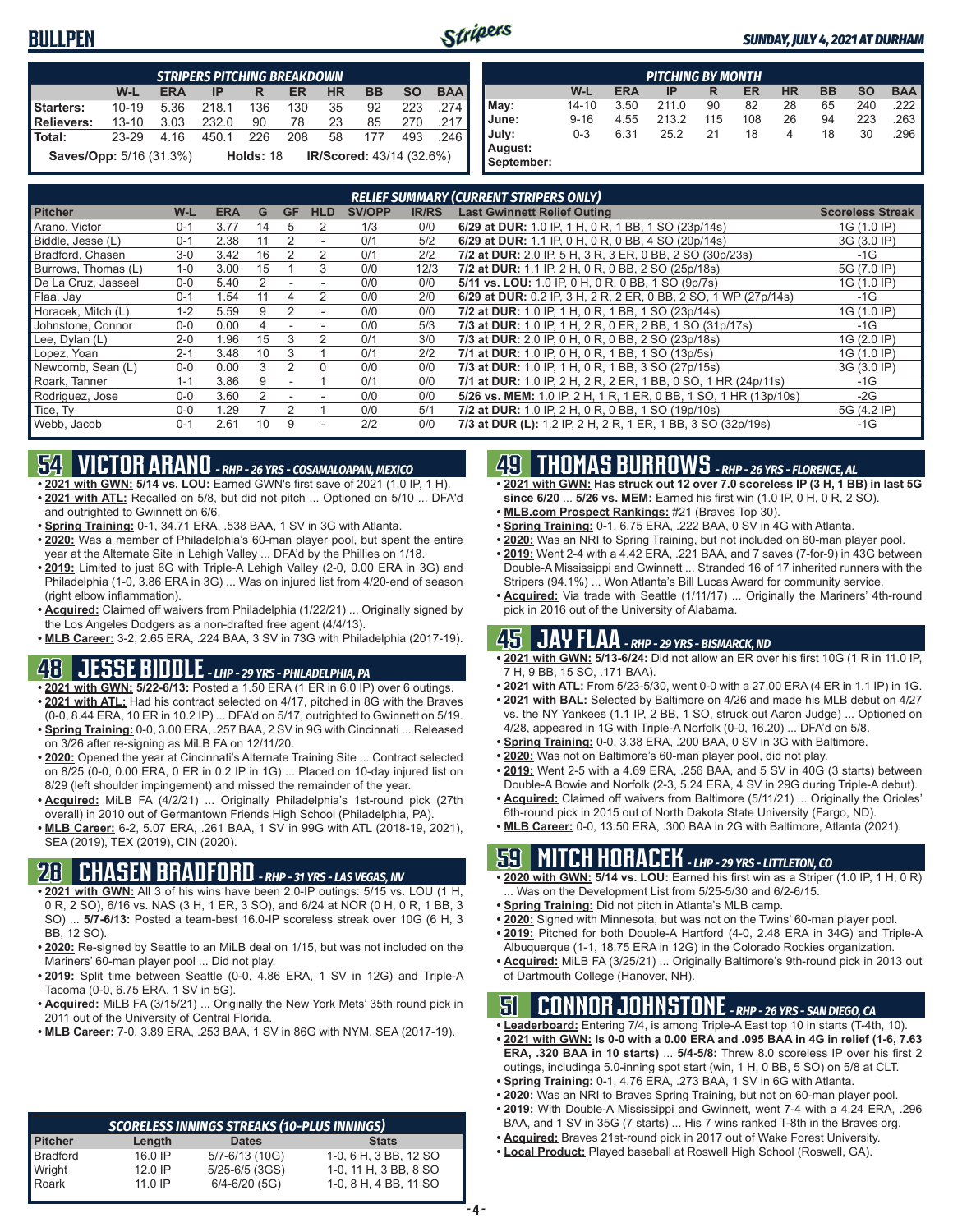# **58 DYLAN LEE** *- LHP - 26 YRS - DINUBA, CA*

- **• 2021 with GWN: Has a 1.76 ERA (3 ER in 15.1 IP) and .151 BAA over his last 11G since 5/26** ... **5/4 at CLT:** Earned the win in his Stripers' debut (2.0 IP, 1 H, 1 R, 0 ER, 0 BB, 3 SO in 10-9 win in 12 innings) ... **6/11 at MEM:** Recorded his first pro hit, a double (1-for-2, R).
- **• Spring Training:** 0-0, 0.00 ERA, 0 SV in 2G with Miami ... Released on 3/29.
- **• 2020:** Was a non-roster invite to Marlins Spring Training, but was not on Miami's 60-man player pool ... Did not play.
- **• 2019:** Logged 45G between Double-A Jacksonville (0-3, 1.91 ERA, .176 BAA, 13 SV in 32G) and Triple-A New Orleans (1-3, 4.71 ERA, .329 BAA, 0 SV in 13G).
- **• Acquired:** MiLB FA (4/15/21) ... Originally Miami's 10th-round pick in 2016 out of Cal State Fresno (Fresno, CA).

# **55 YOAN LOPEZ** *- RHP - 28 YRS - NUEVA GERONA, CUBA*

- **• 2021 with GWN:** Has earned both of his wins with the Stripers in extra innings, 6/9-G2 at MEM (1.0 IP, 1 H, 0 R in 3-1 win in 8 innings) and 6/18 vs. NAS (1.0 IP, 2 H, 1 R, 0 ER, 1 SO in 8-7 win in 10 innings).
- **• 2021 with ARI:** Began the season on Arizona's Opening Day roster ... In 2 stints, went 0-0 with a 6.57 ERA (9 ER in 12.1 IP) and 0 SV (0-for-3) in 13G ... DFA'd on 5/20, traded to Atlanta on 5/22 and optioned to Gwinnett.
- **• Spring Training:** 1-0, 4.91 ERA, .214 BAA, 0 SV in 8G with Arizona.
- **• 2020:** In 20G with Arizona, went 0-1 with a 5.95 ERA, .269 BAA, and 2 holds.
- **• 2019:** Set MLB career highs in G (70) and holds (21), going 2-7 with a 3.41 ERA, .232 BAA, and 1 SV (1-for-4) with the D-backs.
- **• Acquired:** Via trade with Arizona in exchange for CF Deivi Estrada (5/22/21) ... Originally signed by the D-backs as a NDFA out of Cuba (1/16/15).
- **• MLB Career:** 2-8, 4.25 ERA, .252 BAA, 1 SV in 113G with Arizona (2018-21).

# **24 SEAN NEWCOMB** *- LHP - 28 YRS - BROCKTON, MA*

- **• 2021 with GWN:** Has been optioned twice, on 5/5 and 6/30 ... **Has struck out 8 over 3.0 scoreless IP (1 H, 1 BB) in 3G**.
- **• Gwinnett Career:** 5-4 with a 2.66 ERA and .203 BAA in 18G (14GS) since 2017.
- **• 2021 with ATL:** In 23G, is 2-0 with a 5.82 ERA, .222 BAA, and 1 SV (1-for-2).
- **• Spring Training:** 0-0, 1.29 ERA, .227 BAA, 0 SV in 6G (1GS) with Atlanta.
- **• 2020:** Made just 4 starts with the Braves (0-2, 11.20 ERA) ... Spent most of the year at the Alternate Training Site at Coolray Field.
- **• Acquired:** Via trade with the Los Angeles Angels in exchange for SS Andrelton Simmons (11/12/15) ... Originally the Angels' 1st-round pick (15th overall) in 2014 out of the University of Hartford (West Hartford, CT).
- **• MLB Career:** 24-23, 4.26 ERA, .241 BAA, 2 SV in 132G (57GS) with Atlanta (2017-21) ... In 6G during the 2018-19 Postseasons, went 1-0 with a 1.08 ERA.

# **57 TANNER ROARK** *- RHP - 34 YRS - WILMINGTON, IL*

- **• 2021 with GWN: 5/23 at NAS:** Struck out 3 over 1.0 IP in his Stripers debut ... **6/10 at MEM:** Tossed 2.0 innings in relief (1 H, 0 R, 1 BB, 1 SO) for first win ... **6/4-6/20:** Pitched 11.0 scoreless innings over 5G (8 H, 4 BB, 11 SO, .205 BAA).
- **• 2021 with ATL:** Contract selected on 6/24, but did not pitch before being optioned back to Gwinnett on 6/27.
- **• 2021 with TOR:** Was on Toronto's Opening Day roster, went 0-1 with a 6.43 ERA in 3G (1 start) ... Released by the Blue Jays on 5/3.
- **• Spring Training:** 2-1, 8.44 ERA, .295 BAA in 4 starts with Toronto.
- **• 2020:** Made 11 starts with the Blue Jays, going 2-3 with a 6.80 ERA and .309 BAA.
- **• 2019:** Went 10-10 with a 4.35 ERA and .275 BAA in 31 starts with CIN and OAK.
- **• Acquired:** MiLB FA (5/10/21) ... Originally Texas's 25th-round pick in 2008 out of the University of Illinois at Urbana-Champaign.
- **• MLB Career:** 76-68, 3.85 ERA, .254 BAA, 1 SV in 227G (184 starts) with WSH, CIN, OAK, TOR (2013-21) ... Pitched in 2014 and 2016 Postseasons with Nationals (0-1, 3.86 ERA in 3G, 1 start).

# **53 TY TICE** *- RHP - 24 YRS - PRAIRIE GROVE, AR*

- **• 2021 with GWN: Has been scored upon in just 1 of 7G (1.29 ERA, 1 ER in 7.0 IP, 4 H, 1 BB, 7 SO, .174 BAA)** ... **6/10 at MEM:** Threw 1.0 scoreless IP (0 H, 0 BB, 1 SO) in his Stripers debut, combining with 5 pitchers on a 2-hit shutout.
- **• 2021 with ATL:** Recalled on 6/20 and pitched once (6/21 at NYM, 1.0 IP, 1 H, 0 R, 1 BB, 0 SO) ... Optioned back to Gwinnett on 6/24.
- **• 2021 with TOR:** Recalled from the Alternate Training Site 3 times (4/9, 4/24, 5/22), went 0-0 with a 5.14 ERA (4 ER in 7.0 IP) in 4G during his MLB debut ... Also pitched once for Triple-A Buffalo (0 ER in 1.0 IP) ... DFA'd on 5/30.
- **• Spring Training:** 1-0, 9.00 ERA, .273 BAA, 0 SV in 6G with Toronto.
- **• 2020:** Spent the entire year at the Blue Jays' Alternate Training Site ... Did not reach the Majors ... Had his contract selected by Toronto on 11/20.
- **• 2019:** Between Double-A New Hampshire and Triple-A Buffalo, went 3-4 with a 2.34 ERA, .196 BAA, and 8 saves (8-for-12) in 46 relief appearances.
- **• Acquired:** Via trade from Toronto in exchange for cash (6/4/21) ... Originally the Blue Jays' 16th-round pick in 2017 out of Central Arkansas.
- **• MLB Career:** 0-0, 4.50 ERA, .303 BAA in 5G with Toronto, Atlanta (2021).

# **71 JACOB WEBB** *- RHP - 27 YRS - RIVERSIDE, CA*

- **• 2021 with GWN: Is 2-for-2 in save chances, including 6/9 at MEM (1.0 IP, 0 H, 0 R, 1 SO) and 6/30 at DUR (1.0 IP, 1 H, 0 R, 2 SO)** ... **5/26-6/9:** Struck out 5 over 5.0 IP (0 R, 2 H, 0 BB) in 5G.
- **• 2021 with ATL:** Recalled 4 times (4/7, 4/10, 6/5, 6/17) ... In 17G with the Braves, is 1-2 with a 5.29 ERA (10 ER in 17.0 IP) and a .324 BAA.
- **• Spring Training:** 1-0, 2.57 ERA, .222 BAA, 2 HLD in 7G with Atlanta ... Optioned to the Alternate Training Site in Gwinnett on 3/25.
- **• 2020:** Assigned to the Alternate Training Site on 7/19, but missed over a month with a right shoulder strain (placed on 60-day injured list on 7/20) ... Activated on 9/8 and went 0-0 with a 0.00 ERA (0 ER in 10.0 IP) and .200 BAA in 8G ... Made his MLB Postseason debut, going 0-0 with a 9.00 ERA (3 ER in 3.0 IP) in 3G.
- **• 2019:** Made his MLB debut with Atlanta, going 4-0 with a 1.39 ERA (5 ER in 32.1 IP), .205 BAA, 9 holds, and 2 saves (2-for-4) in 36G ... Also logged 10G with Gwinnett (0-1, 6.97 ERA, .225 BAA, 1 SV).
- **• Acquired:** Braves' 18th-round pick in 2014 out of Tabor College (Hillsboro, KS).
- **• MLB Career:** 5-2, 2.28 ERA, .243 BAA, 2 SV in 61G with Atlanta (2019-21).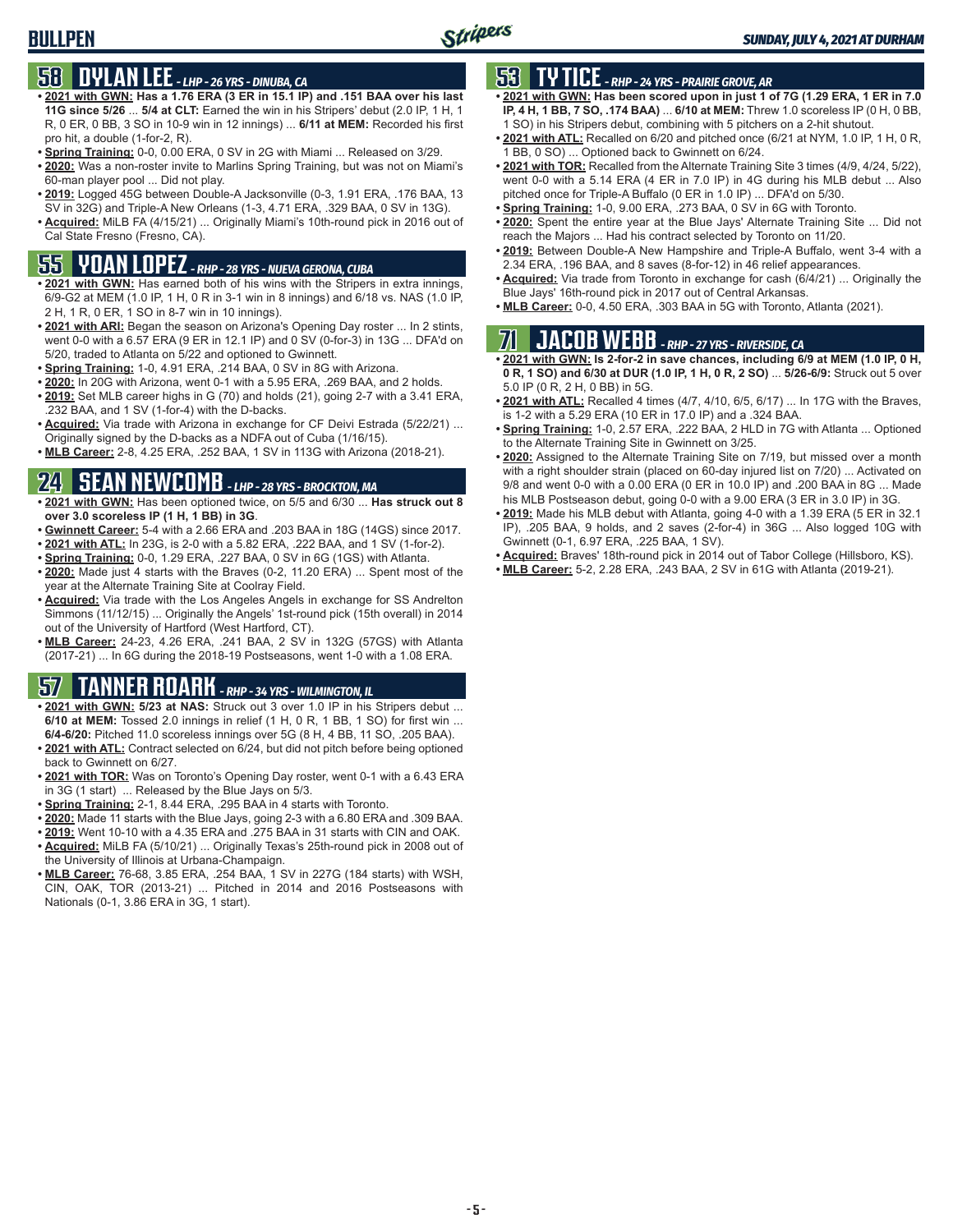#### Stripers **OFFENSE** *SUNDAY, JULY 4, 2021 AT DURHAM TOTAL:* .239, 62 HR, .738 OPS *RISP:* .245, 16 HR, .744 OPS *RUNS/INNING: 1 2 3 4 5 6 7 8 9 X TOT Vs. LHP:* .249, 26 HR, .776 OPS *RISP/2O:* .207, 6 HR, .652 OPS **Stripers:** 41 25 16 30 23 29 26 34 22 11 257 *Vs. RHP:* .232, 36 HR, .715 OPS *LOADED:* .260, 3 HR, .838 OPS **Opponents:** 34 34 29 29 13 28 22 18 7 12 226

|                |                |                |    |                          |                |                |                | <b>HOME RUNS</b>       |                                                  |                | <b>MULTI-GAMES</b>       |                |  |
|----------------|----------------|----------------|----|--------------------------|----------------|----------------|----------------|------------------------|--------------------------------------------------|----------------|--------------------------|----------------|--|
| Player         | 1 <sub>R</sub> | 2R             | 3R | <b>GS</b>                | Tot.           |                |                | Off LH Off RH Team W-L | Last HR with Gwinnett (Regular Season)           | <b>Hit</b>     | <b>RBI</b>               | <b>HR</b>      |  |
| <b>Almonte</b> |                |                |    |                          | 3              |                |                | $3-0$                  | 5/30/21 vs. MEM, 1R (RH Connor Jones)            | 8              | 5                        |                |  |
| Arcia          | 10             | 3              |    |                          | 13             | 6              | $\overline{7}$ | $7 - 4$                | 7/3/21 at DUR, 1R/Leadoff (RH Shane Baz)         | 16             | 8                        |                |  |
| Brugman        | $\overline{a}$ |                |    |                          |                |                |                | $0 - 0$                |                                                  |                |                          |                |  |
| Camargo        | 3              | $\overline{2}$ |    | $\overline{\phantom{0}}$ | 6              | 3              | 3              | $2 - 3$                | 7/1/21 at DUR, 1R (RH Brent Honeywell Jr.)       | 11             | 4                        | $\overline{ }$ |  |
| Casteel        | $\overline{a}$ | 2              |    |                          | 3              | $\overline{2}$ |                | $2 - 1$                | 6/24/21 at NOR. GS (LH Zac Lowther)              | 5              | 5                        |                |  |
| Demeritte      | 4              | $\overline{2}$ |    |                          | 6              |                | $\overline{2}$ | $5 - 1$                | 5/30/21 vs. MEM, 1R (LH Bernardo Flores Jr.)     |                | 4                        |                |  |
| Ervin          | 2              |                |    | $\overline{\phantom{0}}$ |                | $\overline{2}$ | 2              | $3 - 1$                | 6/24/21 at NOR, 1R (RH Cody Carroll)             | 4              | 4                        | ٠              |  |
| Goins          |                | ٠              | ۰  | $\sim$                   |                |                | $\sim$         | $1 - \Omega$           | 5/4/21 at CLT, 1R (LH Kyle Kubat)                | 10             | 5                        | ۰              |  |
| Gore           |                |                |    |                          |                |                |                | $0 - 0$                |                                                  | 2              | $\overline{\phantom{a}}$ |                |  |
| Heredia        |                |                |    |                          |                |                |                | $0 - 0$                |                                                  |                |                          |                |  |
| Inciarte       |                |                |    |                          |                |                |                | $0 - 0$                |                                                  |                |                          |                |  |
| Jackson        | 3              | 2              |    |                          | $\overline{ }$ | 4              | 3              | $3 - 1$                | 7/2/21 at DUR, 1R (RH Chris Mazza) - 2nd of Game | 3              | 5                        | 2              |  |
| Kazmar Jr.     | 2              |                |    | $\overline{\phantom{0}}$ | 4              |                | 3              | $1 - 3$                | 6/6/21 vs. JAX, 1R (RH Parker Bugg)              | $\overline{2}$ | 3                        |                |  |
| Kipnis         |                |                |    |                          | 3              |                | 3              | $2 - 1$                | 6/26/21 at NOR, 1R (RH Conner Greene)            | 5              | 3                        |                |  |
| Lucroy         |                | ٠              |    | $\overline{\phantom{a}}$ | $\overline{2}$ |                | $\overline{2}$ | $1 - 1$                | 6/10/21 at MEM, 3R (RH Grant Black)              | 4              | 3                        | $\sim$         |  |
| Martinez       | ۰.             |                |    | $\overline{\phantom{a}}$ |                |                |                | $0 - 0$                |                                                  | $\mathfrak{p}$ |                          |                |  |
| Morales        |                |                |    | $\overline{\phantom{a}}$ |                |                |                | $1 - 0$                | 5/7/21 at CLT, 3R (RH Joe De Carlo)              |                |                          |                |  |
| Pache          |                |                |    |                          | $\overline{2}$ |                |                | $1 - 0$                | 6/10/21 at MEM, 2R (LH Tyler Webb), 2nd of Game  | 3              | 3                        |                |  |
| Sanchez        |                |                |    |                          |                |                |                | $1 - 0$                | 6/16/21 vs. NAS, 3R (RH Miguel Sanchez)          | 3              | 2                        |                |  |
| Snider         | 2              |                |    |                          | $\overline{2}$ |                | $\overline{2}$ | $2 - 0$                | 6/18/21 vs. NAS, 1R (RH Patrick Weigel)          |                | $\overline{A}$           |                |  |
| <b>Unroe</b>   |                |                | ۰  | ٠                        | ٠              |                |                | $0 - 0$                | 7/19/19 vs. ROC, 1R (RH Drew Hutchison)          |                | ۰                        |                |  |
| <b>Waters</b>  | 2              |                |    |                          | 4              | 2              | 2              | $0 - 3$                | 7/3/21 at DUR, 3R (RH Phoenix Sanders)           | 10             | 3                        | $\overline{ }$ |  |
| Total:         | 34             | 16             | 9  | 3                        | 62             |                |                |                        |                                                  |                |                          |                |  |

#### *HOME RUN VARIANTS*

**Back-to-Back Homers (1x):** Almonte (GS) / Snider, 5/7 at CLT (1st Inning)

**Back-to-Back-to-Back Homers (1x):** Arcia (2R) / Camargo / Demeritte, 5/8 at CLT (6th Inning)

**Pinch-Hit Homers (2x):** Demeritte (1R), 5/12 vs. LOU (7th Inning) Casteel (2R), 6/3 vs. JAX (7th Inning)

**Leadoff (Game) Homers (2x):** Waters, 5/19 at NAS Arcia, 7/3 at DUR

**Walk-Off Homers (1x):** Arcia (Solo), 5/16 vs. LOU (9th Inning)

|                |       |                |                | <b>PINCH HITTERS</b> |          |                |            |  |  |  |  |  |  |  |  |  |  |
|----------------|-------|----------------|----------------|----------------------|----------|----------------|------------|--|--|--|--|--|--|--|--|--|--|
| <b>Player</b>  | AVG.  | AB             | н              | 2B                   | 3B       | <b>HR</b>      | <b>RBI</b> |  |  |  |  |  |  |  |  |  |  |
| Almonte        | 1.000 |                |                | 0                    | U        | 0              | 2          |  |  |  |  |  |  |  |  |  |  |
| Arcia          | ---   | $\Omega$       | 0              | 0                    | O        | $\Omega$       | $\Omega$   |  |  |  |  |  |  |  |  |  |  |
| Casteel        | .158  | 19             | 3              | 1                    | 0        | 1              | 4          |  |  |  |  |  |  |  |  |  |  |
| Demeritte      | .400  | 5              | $\overline{2}$ | 1                    | 0        | 1              | 1          |  |  |  |  |  |  |  |  |  |  |
| Ervin          | .250  | 4              | 4              | $\Omega$             | 0        | $\Omega$       | 1          |  |  |  |  |  |  |  |  |  |  |
| Goins          | .000  | $\overline{2}$ | $\mathbf 0$    | $\Omega$             | $\Omega$ | $\mathbf 0$    | $\Omega$   |  |  |  |  |  |  |  |  |  |  |
| Gore           | .333  | 3              | 4              | $\Omega$             | $\Omega$ | $\Omega$       | $\Omega$   |  |  |  |  |  |  |  |  |  |  |
| Kazmar Jr.     | .000  | 6              | $\Omega$       | $\Omega$             | $\Omega$ | $\Omega$       | $\Omega$   |  |  |  |  |  |  |  |  |  |  |
| Lucrov         | .000  | 3              | $\Omega$       | $\Omega$             | 0        | $\Omega$       | $\Omega$   |  |  |  |  |  |  |  |  |  |  |
| <b>Morales</b> | .000  |                | $\Omega$       | $\Omega$             | 0        | $\Omega$       | $\Omega$   |  |  |  |  |  |  |  |  |  |  |
| Pache          |       | $\Omega$       | $\Omega$       | $\Omega$             | 0        | $\Omega$       | $\Omega$   |  |  |  |  |  |  |  |  |  |  |
| Sanchez        | .000  | 6              | $\mathbf 0$    | $\Omega$             | 0        | 0              | $\Omega$   |  |  |  |  |  |  |  |  |  |  |
| Snider         | .091  | 11             | 1              | $\Omega$             | 0        | $\Omega$       | 0          |  |  |  |  |  |  |  |  |  |  |
| Unroe          | .000  | 4              | $\Omega$       | $\Omega$             | U        | $\mathbf 0$    | 0          |  |  |  |  |  |  |  |  |  |  |
| Totals:        | .138  | 65             | 9              | $\overline{2}$       | 0        | $\overline{2}$ | 8          |  |  |  |  |  |  |  |  |  |  |

| <b>STRIPERS BATTING BY MONTH</b> |            |    |    |    |    |            |           |            |            |            |
|----------------------------------|------------|----|----|----|----|------------|-----------|------------|------------|------------|
|                                  | <b>AVG</b> | G  | 2B | 3B | ΗR | <b>RBI</b> | <b>SB</b> | <b>OBP</b> | <b>SLG</b> | <b>OPS</b> |
| May:                             | .254       | 24 | 43 | 2  | 36 | 138        | 24        | .366       | .445       | .811       |
| June:                            | .227       | 25 | 36 | 3  | 21 | 88         | 23        | .308       | .357       | .665       |
| July:                            | .206       | 3  | 5  | 0  | 5  | 13         |           | .314       | .402       | .716       |
| August:                          |            |    |    |    |    |            |           |            |            |            |
| September:                       |            |    |    |    |    |            |           |            |            |            |

| <b>HITTING STREAKS (10-PLUS GAMES)</b>    |                |                                        |  |  |
|-------------------------------------------|----------------|----------------------------------------|--|--|
| <b>Player</b>                             | Length/Dates   | <b>Stats</b>                           |  |  |
| Arcia                                     | 13G (5/4-5/18) | .393 (22-56), 4 2B, 7 HR, 17 R, 12 RBI |  |  |
|                                           |                |                                        |  |  |
| $\alpha$ u base streaus (ss. bulls saurs) |                |                                        |  |  |

**Player Length/Dates** 

*ON-BASE STREAKS (20-PLUS GAMES)*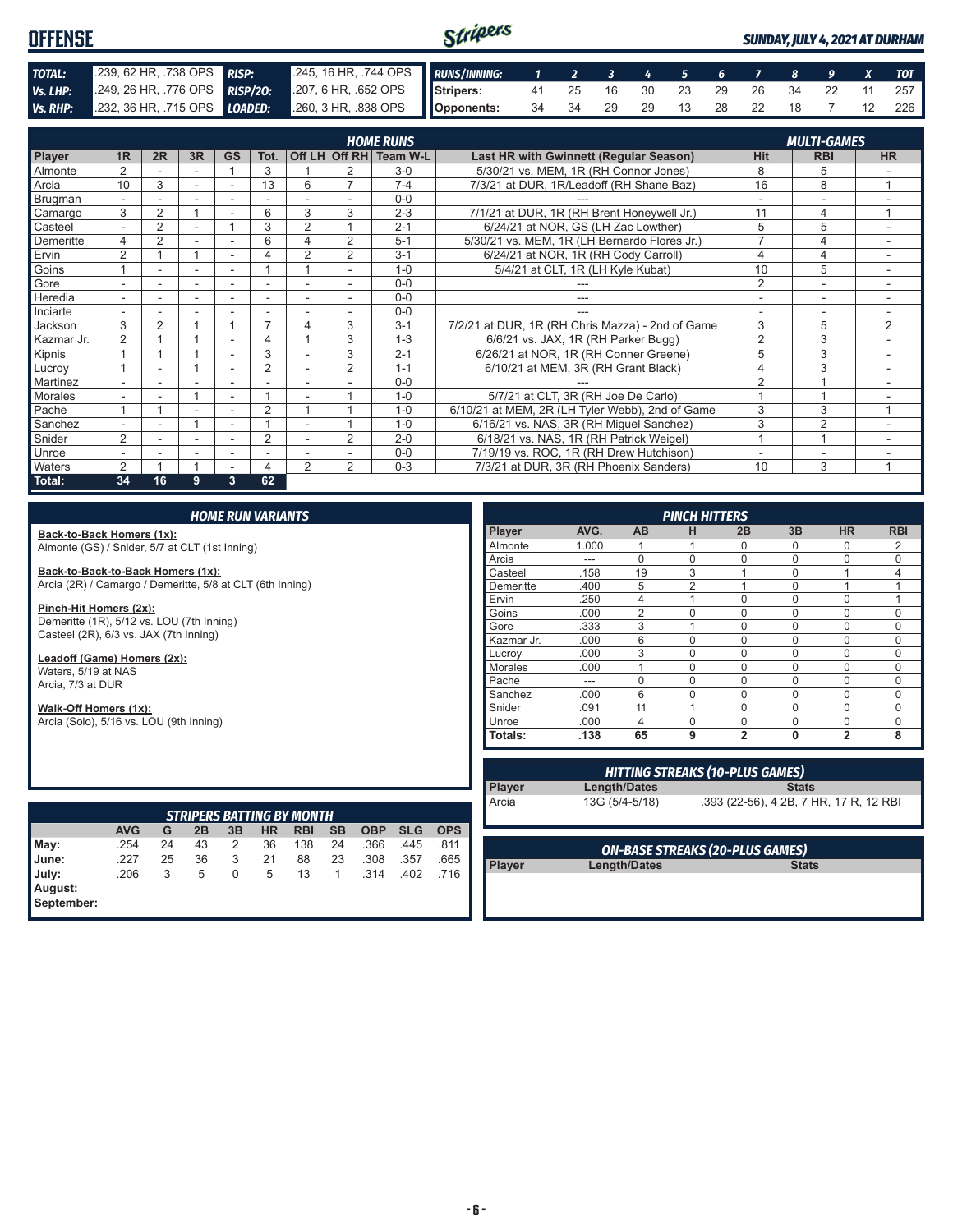# **17 JOHAN CAMARGO** *- INF - 27 YRS - PANAMA CITY, PANAMA*

*SEASON WITH GWN:*.304, 6 HR, 19 RBI, 0 SB, .898 OPS *HIT STREAK:* 6G (7-24) *SERIES: .286 (6-21), 3 2B, HR, 2 RBI* 

- **• Leaderboard:** Entering 7/4, ranks among Triple-A East top 10 in OBP (9th, .398). **• 2021 with GWN: Has hit safely in 17 of 20G since 6/10, batting .346 (27-for-78, 6 2B, 1 3B, 3 HR, 12 R, 9 RBI, .964 OPS)** ... **5/4-5/22:** Hit safely in each of his first 9G (.364, 2 2B, 3 HR, 13 R, 8 RBI) ... **5/8 at CLT:** Notched his first career multi-HR game (2-for-4, 2 HR, 2 RBI) ... **6/5 vs. JAX:** Started 5-4-3 triple play, Gwinnett's first since 5/28/19 at TOL ... **6/10 at MEM:** Homered for first time since 5/8 (2-run, #4) in 4-for-5, 2-RBI effort.
- **• Gwinnett Career:** Has hits in 72 of 94G (76.6%) since 2017, batting .329 (121-for-368, 26 2B, 2 3B, 15 HR, 63 R, 61 RBI, 1 SB, .928 OPS).
- **• 2021 with ATL:** In 5 stints with the Braves, batting .000 (0-for-15, 1 R) in 14G.
- **• Spring Training:** .186, 2 2B, 1 HR, 4 R, 3 RBI in 18G with Atlanta.
- **• 2020:** Made Braves' Opening Day roster and batted .200 (8 2B, 4 HR, 16 R, 9 RBI) in 35G ... Added to the NLCS roster in place of injured Adam Duvall prior to Game 2 and played in 4G (.250, 2-for-8, 1 2B, 1 RBI).
- **• Acquired:** NDFA (7/2/10) out of Panama City, Panama.
- **• MLB Career:** .257, 68 2B, 4 3B, 34 HR, 144 RBI, 2 SB in 363G with Atlanta (2017- 21) ... Played in 2018 and 2020 Postseasons (.087, 1 2B, 1 RBI in 8G).

# **9 RYAN CASTEEL** *- 1B/C - 30 YRS - CHATTANOOGA, TN*

**BATTER BIOS**

- *SEASON WITH GWN:*.267, 3 HR, 16 RBI, 0 SB, .806 OPS *HIT STREAK:* 1G (2-4) *7/3 @ DUR:*DNP *SERIES:* .500 (2-4)
- **• 2021 with GWN: 5/15-5/18:** Had 6 RBI in 3G span, including 5/15 vs. LOU (1 for-2, GW 3-run 2B, 3 RBI) and 5/16 vs. LOU (1-for-3, HR, 2 RBI) ... **6/2 vs. JAX:** Notched a pinch-hit 2-run 2B ... **6/3 vs. JAX:** Hit a pinch-hit 2-run HR (#2) ... **6/24 at NOR:** Crushed game-winning grand slam (#3) in 6-2 victory (1-for-4, 4 RBI), his 2nd career slam (first since 7/20/13 with Adv-A Modesto).
- **• Spring Training:** Did not play in Atlanta's MLB camp.
- **• 2020:** Was not on the Braves' 60-man player pool ... Did not play.
- **• 2019:** Played 118G with Double-A Mississippi, batting .263 (21 2B, 2 3B, 21 HR, 73 RBI, .811 OPS) ... Ranked 2nd in the Southern League in homers and RBI, 3rd in slugging (.477) ... Was his 2nd career 20-homer season (hit 22 in 2013).
- **• Acquired:** MiLB FA (3/14/21) ... Originally Colorado's 17th-round pick in 2010 out of Cleveland State Community College (Cleveland, TN).

#### **18 PHILLIP ERVIN** *- OF - 28 YRS - MOBILE, AL*

*SEASON WITH GWN:*.183, 4 HR, 16 RBI, 7 SB, .635 OPS *HIT STREAK:* 2G (2-5) *7/3 @ DUR:*1-2, SO *SERIES:* .400 (2-5)

- **• 2021 with GWN: 6/2 vs. JAX:** Hit a decisive 3-run HR (#1) and tallied a seasonhigh 4 RBI (1-for-4, R) ... **6/13 at MEM:** Belted a game-tying 2-run HR (#2) with 2 outs in the 9th of an eventual 7-6 loss (1-for-3, 1 R, 2 RBI).
- **• Spring Training:** .276, 0 HR, 2 RBI, 1 SB, .647 OPS in 18G with Atlanta ... DFA'd on 3/28, outrighted to the Alternate Training Site on 4/3.
- **• 2020:** Between Cincinnati and Seattle, hit .149 with 3 2B, 4 RBI, 1 SB in 37G ... DFA'd by the Reds (8/28), Mariners (12/16), and Chicago Cubs (2/20/21).
- **• Acquired:** Off waivers from the Chicago Cubs (2/22/21) ... Originally Cincinnati's 1st-round pick (27th overall) in 2013 out of Samford University (Homewood, AL).
- **• MLB Career:** .247, 26 2B, 8 3B, 17 HR, 68 RBI, 15 SB in 237G with CIN, SEA (2017-20) ... Talled 7 of his 8 career triples in 2019 (ranked 7th in NL).

# **8 RYAN GOINS** *- INF - 33 YRS - TEMPLE, TX*

*SEASON WITH GWN:*.266, 1 HR, 19 RBI, 0 SB, .703 OPS *HIT STREAK:* -1G (0-3)

- *7/3 @ DUR:*0-3, BB, 2 SO *SERIES:* .200 (3-15), 3 RBI
- **• 2021 with GWN: 5/4 at CLT:** Hit Gwinnett's first HR of the season (opposite field, solo) ... **5/12 vs. LOU:** Set season highs for hits (3-for-4) and RBI (3) ... **6/18-6/29:** Posted a season-best 8G hitting streak (.400, 10-for-25, 1 2B, 3 R, 6 RBI).
- **• Triple-A Career:** Has played for BUF (2013-16), LHV (2018), CLT (2019), and GWN (2021) ... Was teammates with MGR Matt Tuiasosopo in 2014 with BUF. **• Spring Training:** .391, 2 2B, 0 HR, 5 RBI, 0 SB, .960 OPS in 16G with Atlanta.
- **• 2020:** Played in 14G with the Chicago White Sox, batting .000 (0-for-9, 4 R) ...
- Spent most of the year at the Alternate Training Site in Schaumburg, IL. **• Acquired:** MiLB FA (2/25/21) ... Originally Toronto's 4th-round pick in 2009 out of Dallas Baptist University (Dallas, TX).
- **• MLB Career:** .228, 71 2B, 12 3B, 22 HR, 158 RBI in 555G with TOR, KC, CWS (2013-20) ... Played for TOR in 2015-16 Postseasons (.146, 1 HR, 5 RBI in 14G).

### **5 TERRANCE GORE** *- OF - 30 YRS - MACON, GA*

*SEASON WITH GWN:*.250, 0 HR, 0 RBI, 13 SB, .681 OPS *HIT STREAK:* -1G (0-3) *7/3 @ DUR:*0-0, R, SB *SERIES:* .--- (0-0), 2 R, SB

- **• Leaderboard:** Entering 7/4, ranks among Triple-A East top 10 in SB (3rd, 13). **• 2021 with GWN:** Is 13-for-14 (92.9%) in stolen base attempts over 19G, has a pair of 2-steal games (5/18 at NAS, 6/18 vs. NAS) ... **6/9-G2 at MEM:** Stole 3rd and scored winning run in 8th inning of 3-1 victory.
- **• Spring Training:** Did not play in Atlanta's MLB camp.
- **• 2020:** Logged 2G in his lone season with the Los Angeles Dodgers (0 PA).
- **• Acquired:** MiLB FA (2/18/21) ... Originally Kansas City's 20th-round pick in 2011 out of Gulf Coast Community College (Panama City, FL).
- **• MLB Career:** .224, 2 2B, 1 3B, 0 HR, 1 RBI, 40 SB in 102G with KC, CHC, LAD (2014-20) ... Played in the Postseason with KC (2014-15) and CHC (2018), going 0-for-2 with 3 R, 5 SB ... Won World Series with the Royals in 2015.

# **56 ALEX JACKSON** *- C - 25 YRS - SAN DIEGO, CA*

*SEASON WITH GWN:*.235, 7 HR, 17 RBI, 1 SB, 1.036 OPS *HIT STREAK:* 2G (3-10)

- **• MLB Rehab:** On Atlanta's 10-day IL since 5/2 (strained left hamstring) ... Moved to 60-day IL on 6/24 ... Assigned to rehab with GWN twice (5/21, 6/30).
- **• 2021 with GWN: Has 7 HR in his last 11G since 5/27, batting .279 (12-for-43, 10 R, 17 RBI, 1.207 OPS)** ... **5/27 vs. MEM:** Set career highs in HR (3) and RBI (7) in 4-for-4 effort ... **6/9-G1 at MEM:** Belted GW 3-run HR (#5) in 5-4 win ... **7/2**
- **at DUR:** Notched his 7th career multi-HR game with GWN (2-for-5, 2 HR, 3 RBI). **• Gwinnett Career:** Of his 103 career hits with the Stripers, 63 (61.2%) have gone for extra bases (22 2B, 3 3B, 38 HR) ... Has an .842 OPS in 133G.
- **• 2021 with Atlanta:** Made the Braves' Opening Day roster for the first time in his career ... Hit .043 (1-for-23, 2 R) in 10G prior to the injury.
- **• Spring Training:** .194, 2 2B, 2 HR, 8 RBI, .716 OPS in 14G with Atlanta.
- **• 2020:** Spent most of the year at the Alternate Training Site in Gwinnett ... In 5G with Atlanta, batted .286 (2-for-7, 1 2B).
- **• Acquired:** Via trade with Seattle in exchange for RHP Max Povse and RHP Rob Whalen (11/28/16) ... Originally the Mariners' 1st-round pick (6th overall) in 2014 out of Rancho Bernardo High School (San Diego, CA).
- **• MLB Career:** .070, 1 2B, 2 R, 0 RBI in 19G with Atlanta (2019-21).

### **4 SEAN KAZMAR JR.** *- INF - 36 YRS - VALDOSTA, GA*

*SEASON WITH GWN:*.182, 4 HR, 14 RBI, 1 SB, .589 OPS *HIT STREAK:* -3G (0-9) *7/3 @ DUR:*0-4, 2 SO *SERIES:* .083 (1-12)

- **• 2021 with GWN: 5/25 vs. MEM:** Lined a walk-off single in the 9th for a 2-1 win, his first career walk-off RBI with Gwinnett ... **6/6 vs. JAX:** Tied Joey Terdoslavich for 3rd on Gwinnett's career home run list (#41, 1-for-4, 1 RBI).
- **• Gwinnett Career:** Batting .265 (638-for-2409, 131 2B, 12 3B, 41 HR, 290 R, 284 RBI, 24 SB) in 702G over 8 seasons ... Leads in career G, AB, H, TB (915), 2B, R, RBI ... Ranks 2nd in career 3B (12) ... Ranks T-3rd in career HR (41).
- **• 600 Club:** His 638 hits are 4th in Richmond/Gwinnett history (Larry Whisenton leads with 657) ... Is one of 5 in RICH/GWN history with 600 hits.
- **• 2021 with ATL:** Contract selected on 4/17, has spent 2 stints with Atlanta (4/17- 4/23, 5/4-5/7), going 0-for-2 ... Pinch hit on 4/17 at the Chicago Cubs, marking his first MLB appearance in 4,589 days since 9/23/08 with San Diego ... The last player with a bigger gap between MLB appearances was Ralph Winegarner (13 years, 14 days between 6/23/36 with CLE and 7/7/49 with STL).
- **• Spring Training:** .409, 3 HR, 9 RBI, 0 SB, 1.415 OPS in 25G with Atlanta.
- **• 2020:** Was an NRI to Braves Spring Training, but not on 60-man player pool.
- **• Acquired:** MiLB FA (12/7/20) ... Originally San Diego's 5th-round pick in 2004 out of the College of Southern Nevada.
- **• MLB Career:** .195, 1 2B, 0 3B, 0 HR, 2 RBI in 22G with San Diego (2008) and Atlanta (2021).

# **22 JASON KIPNIS** *- INF - 34 YRS - NORTHBROOK, IL*

*SEASON WITH GWN:*.233, 3 HR, 9 RBI, 0 SB, .755 OPS *HIT STREAK:* -3G (0-10) *7/3 @ DUR:*0-3, BB, SO *SERIES:* .077 (1-13), 2B

- **• 2021 with GWN: 5/28 vs. MEM:** Belted a decisive 3-run HR (#1, 2-for-3, 3 RBI) 6/16 at NAS: Hit another game-winning HR (#2), a 2-run shot (2-for-4,, 2 RBI). **• Spring Training:** .241, 1 2B, 1 HR, 2 R, 3 RBI in 12G with Atlanta ... Released on
- 3/27, re-signed to MiLB deal on 3/29. **• 2020:** In his lone season with the Chicago Cubs, hit .237 (8 2B, 1 3B, 3 HR, 16
- RBI, 1 SB) in 44G ... Played in 2G during the Postseason (0-for-3, 1 BB, 1 SO) ... Elected Free Agency on 10/28.
- **• Acquired:** MiLB FA (3/29/21) ... Originally Cleveland's 2nd-round pick in 2009 out of Arizona State University (Tempe, AZ).
- **• MLB Career:** .260, 260 2B, 24 3B, 126 HR, 545 RBI, 136 SB in 1,165G with CLE, CHC (2011-20) ... Was 2-time AL All-Star with the Indians (2013, 2015) ... Hit .192 (3 2B, 1 3B, 4 HR, 9 RBI) in 26G during the Postseason with CLE (2013, 2016-18) and CHC (2020).

*7/3 @ DUR:*1-5, R, 3 SO *SERIES:* .222 (4-18), 2B, 2 HR, 3 RBI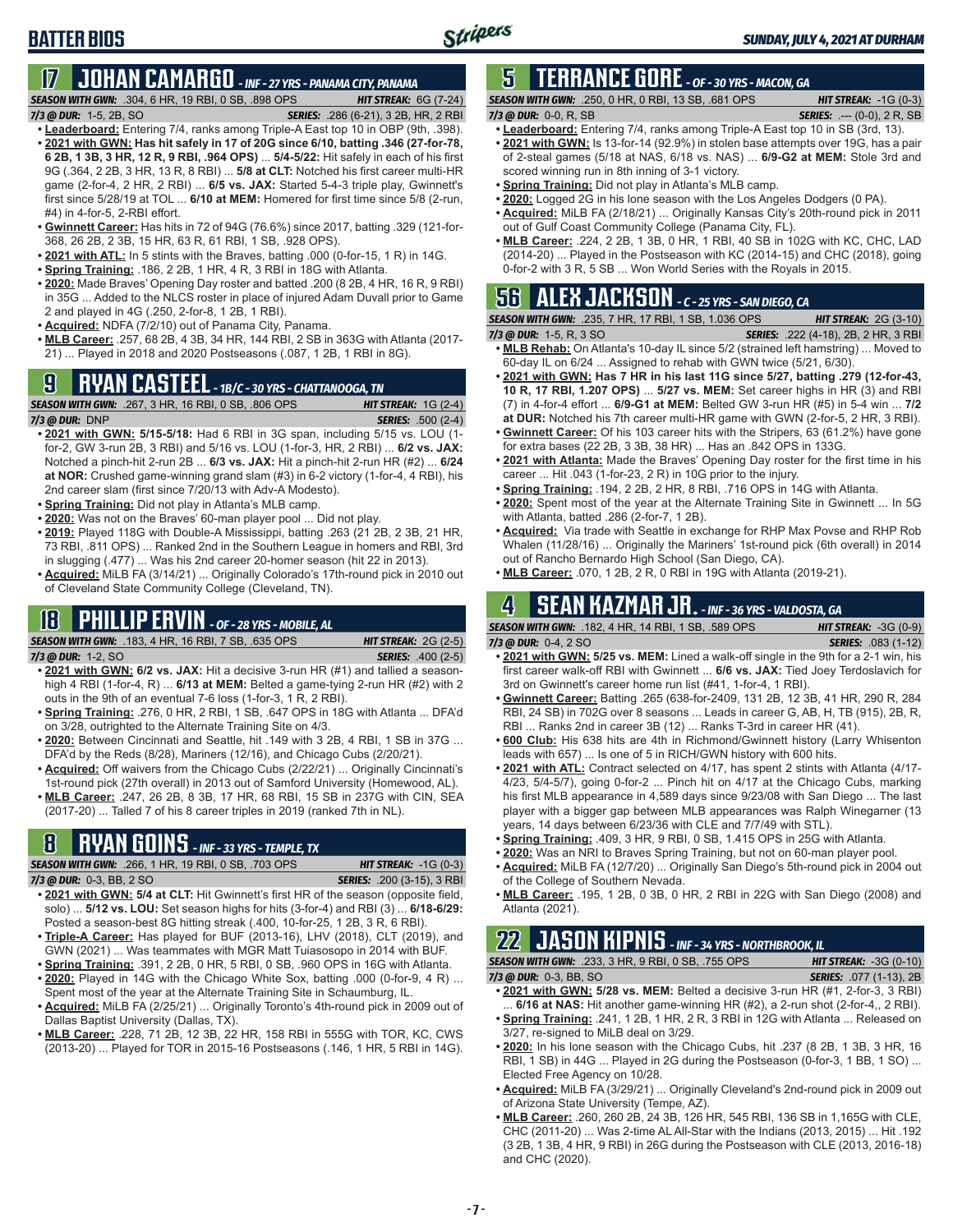# **62 JONATHAN LUCROY** *- C - 35 YRS - EUSTIS, FL*

**BATTER BIOS**

*SEASON WITH GWN:*.220, 2 HR, 16 RBI, 0 SB, .680 OPS *HIT STREAK:* 1G (1-2) *7/3 @ DUR:*1-2, R, RBI, 2 BB, SO, HBP *SERIES:* .167 (2-12), RBI

- **• 2021 with GWN: 5/26 vs. MEM:** Went 2-for-4 with a 3-run double and 4 RBI ... **6/10 at MEM:** Blasted a 3-run HR (#2, 2-for-3, 3 RBI) ... **6/18 at NAS:** Hustled up the 1B line to force walk-off throwing error (2B Keston Hiura) in 8-7 win.
- **• 2021 with WSH:** Signed by Washington on 4/6, played 5G (.357, 5-for-14, 1 2B, 2 RBI) ... DFA'd on 4/12, outrighted and elected free agency on 4/14.
- **• Spring Training:** .333, 1 2B, 1 R, .867 OPS in 14G with Chicago White Sox ... Released on 3/30 (had signed a MiLB deal on 2/11).
- **• 2020:** Signed by Boston to a MiLB deal on 2/19 ... Contract selected on 7/17 and played in 1G (7/24 vs. BAL, no AB) ... DFA'd on 7/29, released on 9/15 ... Signed with Philadelphia on 9/15 and joined Alternate Site (no MLB call-up).
- **• Acquired:** MiLB FA (5/17/21) ... Originally Milwaukee's 3rd-round pick in 2007 out of the University of Louisiana-Lafayette.
- **• MLB Career:** .274, 217 2B, 24 3B, 108 HR, 547 RBI, 30 SB in 1,208G with MIL, TEX, COL, OAK, LAA, CHC, BOS, WSH (2010-21) ... 2-time NL All-Star (2014, 2016 with MIL) ... Played in Postseason for MIL (2011), TEX (2016), COL (2017), OAK (2018), batting .235 with 1 HR, 6 RBI in 15G.

# **20 JONATHAN MORALES** *- C - 26 YRS - ARROYO, PUERTO RICO*

|                | <b>SEASON WITH GWN:</b> .111, 1 HR, 6 RBI, 0 SB, .294 OPS <b>1</b> | <b>HIT STREAK:</b> $1G(1-4)$ |                            |
|----------------|--------------------------------------------------------------------|------------------------------|----------------------------|
| 7/3 @ DUR: DNP |                                                                    |                              | <b>SERIES:</b> $--- (0-0)$ |

- **• 2021 with GWN: 5/7 at CLT:** Tied his single-game career high with 5 RBI, going 2-for-6 with a 3-run HR (#1) in the 9th.
- **• Spring Training:** .250, 0 HR, 1 RBI, 0 SB, 1.200 OPS in 12G with Atlanta.
- **• 2020:** Spent entire year at Braves Alternate Site in Gwinnett (no MLB debut) ... Played for Caguas of the Puerto Rican Winter League (.394, 3 HR, 9 RBI in 13G), earning PWL Postseason All-Star honors.
- **• 2019:** Hit .240 (13 2B, 2 HR, 27 R, 25 RBI) in 80G between Double-A Mississippi and Gwinnett ... Logged 1 game during the IL Playoffs (0-for-1, BB).
- **• Acquired:** Braves' 25th-round pick in 2015 out of Miami-Dade Community College.

# **15 CRISTIAN PACHE** *- OF - 22 YRS - SANTO DOMINGO CENTRO, D.R.*

- *SEASON WITH GWN:*.224, 2 HR, 10 RBI, 1 SB, .671 OPS *HIT STREAK:* 2G (2-8) *7/3 @ DUR:* 1-4, BB, 2 SO *SERIES:* .263 (5-19), 2 2B, 3 RBI
- **• MLB.com Prospect Ranks:** #1 (Braves Top 30), #10 (Top 100).
- **• 2021 with GWN: 5/29-6/1:** Assigned to rehab (right hamstring inflammation), played 1G before being activated/optioned on 6/2 ... **6/5 vs. JAX:** Went 3-for-6 with 2 2B, including game-tying 2-run 2B in 9th ... **6/10 at MEM:** Tallied his first career multi-HR game (3-for-5, 2 HR, 3 R, 4 RBI) ... **6/30 at DUR:** Notched last-AB game-winning RBI single in 9th for 2-1 win (2-for-3, 2B, RBI).
- **• 2021 with ATL:** On Atlanta's Opening Day roster for the first time ... Hit .111 (3 2B, 1 HR, 6 R, 4 RBI) in 22G ... Placed on IL twice, on 4/14 and 5/14 ... Was at the Alternate Training Site from 4/24-4/30.
- **• Spring Training:** .184, 2 2B, 1 3B, 4 R, 3 RBI, 2 SB in 17G with Atlanta.
- **• 2020:** Spent most of the year at the Alternate Training Site ... Made his MLB debut on 8/21 vs. Philadelphia (1-for-4) ... Played just 2G during regular season (.250) ... Also made MLB Postseason debut (.182, 1 2B, 1 HR, 4 R, 4 RBI in 12G).
- **• 2019:** Between Mississippi (104G) and Gwinnett (26G), hit .277 (36 2B, 9 3B, 12 HR, 63 R, 61 RBI, 8 SB, .802 OPS) in 130G ... Named a Southern League Postseason All-Star and MLB All-Star Futures Game participant.
- **• Acquired:** NDFA (7/4/15) out of Santo Domingo Centro, D.R.
- **• MLB Career:** .119, 3 2B, 0 3B, 1 HR, 4 RBI, 0 SB in 24G with Atlanta (2020-21).

# **2 YOLMER SANCHEZ** *- INF - 29 YRS - MARACAY, VENEZUELA*

*SEASON WITH GWN:*.181, 1 HR, 11 RBI, 3 SB, .530 OPS *HIT STREAK:* -1G (0-3)

#### *7/3 @ DUR:*DNP *SERIES:* .143 (1-7)

- **• 2021 with GWN: 5/7 at CLT:** Went 3-for-5 with 3 runs, 3 RBI and Gwinnett's first triple of the year ... **6/9-G2 at MEM:** Stole home plate as part of a double-steal with Drew Waters, scored tying run in 3-1 win (1-for-2, R, SB) ... **6/16 vs. NAS:** After going 30G without a homer, launched his 1st of the year (3-run, 1-for-2, 3 RBI).
- **• Spring Training:** .190, 0 XBH, 2 RBI, 1 SB, .451 OPS in 15G with Baltimore ... DFA'd on 3/27, released on 3/30.
- **• 2020:** Played 11G with the Chicago White Sox, batting .313 (3 2B, 1 HR, 1 RBI, 1.164 OPS) ... Made his MLB Postseason debut in the ALWCS (1G, no at-bat).
- **• Acquired:** MiLB FA (3/31/21) ... Originally a NDFA with Chi. White Sox (5/29/09).
- **• MLB Career:** .245, 113 2B, 24 3B, 32 HR, 215 RBI, 30 SB in 657G with the Chi. White Sox (2014-20) ... Won an AL Gold Glove in 2019 (.987 FPCT at 2B).

# **26 TRAVIS SNIDER** *- OF/INF - 33 YRS - KIRKLAND, WA*

| <b>SEASON WITH GWN: .154, 2 HR, 4 RBI, 0 SB, .602 OPS</b> | <b>HIT STREAK:</b> $-3G(0-11)$ |
|-----------------------------------------------------------|--------------------------------|
| 7/3 @ DUR: DNP                                            | <b>SERIES: .000 (0-3)</b>      |

- **• 2021 with GWN: 5/5-5/9:** Drew 8 walks in his first 3G ... **6/3 vs. JAX:** Recorded first multi-hit game (2-for-3, R) ... **6/18 vs. NAS:** Homered for the first time since 5/7 at CLT, a solo shot (#2) as part of 6-run comeback in 8-7 win (1-for-3, 2 RBI). **• Spring Training:** Did not play in Atlanta's MLB camp.
- 
- **• 2020:** Signed by Miami on 7/24 and reported to the Marlins' Alternate Training Site in Jupiter, FL, but was released on 8/27 and did not reach the Majors.
- **• 2019:** Played for Triple-A Reno in Arizona's system (.294, 22 2B, 4 3B, 11 HR, 41 RBI, 3 SB, .899 OPS in 93G).
- **• Acquired:** MiLB FA (2/26/21) ... Originally Toronto's 1st-round pick (14th overall) in 2006 out of Henry M. Jackson High School (Mill Creek, WA).
- **• MLB Career:** .244, 100 2B, 7 3B, 54 HR, 212 RBI, 22 SB in 630G with TOR, PIT (2008-15) ... Played for PIT in the Postseason from 2013-15 (.250, 1-for-4 in 3G).

### **11 Drew WATERS** *- OF - 22 YRS - ATLANTA, GA*

*SEASON WITH GWN:*.226, 4 HR, 13 RBI, 12 SB, .688 OPS *HIT STREAK:* 2G (3-8)

*7/3 @ DUR:*1-5, HR (4), R, 3 RBI, 2 SO *SERIES:* .150 (3-20), 2 2B, HR, 3 RBI, SB **• Leaderboard:** Entering 7/4, ranks among Triple-A East top 10 in SB (T-4th, 12).

- **• Futures Game:** Will play for the NL Team in the 2021 SiriusXM All-Star Futures Game on 7/11 at Coors Field ... Is the 7th active Gwinnett player selected to the game (1st since RHP Touki Toussaint in 2018).
- **• MLB.com Prospect Ranks:** #2 (Braves Top 30), #25 (Top 100 Prospects).
- **• 2021 with GWN: 5/15-6/10:** Hit .316 (25-for-79, 4 2B, 3 HR, 16 R, 9 RBI, 6 SB, .906 OPS) in 21G ... **5/18 at NAS:** Recorded his first career multi-HR game (3-for-5, 2 HR, 3 RBI) and became the first GWN player to homer from both sides of the plate since Mel Rojas Jr. (7/7/16 at CLT) ... **5/19 at NAS:** Fell a triple shy of the cycle in his first 4-hit game at Triple-A (4-for-5, 2B, HR, 2 R, 2 RBI, 2 SB) ... **6/9-G2 at MEM:** Lined RBI single in 8th (2-for-3, R, RBI) for last-at-bat 3-1 win ... **7/3 at DUR:** Homered for first time since 5/19 (3-run, #4, 1-for-5, 3 RBI).
- **• Spring Training:** .500, 1 2B, 0 HR, 2 RBI, 1 SB in 4G with Atlanta.
- **• 2020:** Spent entire year at Braves Alternate Site in Gwinnett (no MLB debut).
- **• 2019:** Hit .309 (40 2B, 9 3B, 7 HR, 80 R, 52 RBI, 16 SB) in 134G with Double-A Mississippi and Gwinnett ... Won Southern League Batting Title (.319, best in MIS history) and Most Valuable Player (1st in MIS history) ... Ranked among MiLB top 5 in doubles (T-3rd, 40) and hits (5th, 163).
- **• Acquired:** Braves' 2nd-round pick in 2017 out of Etowah High School (Woodstock, GA) ... Named Gatorade Georgia Baseball Player of the Year in 2017.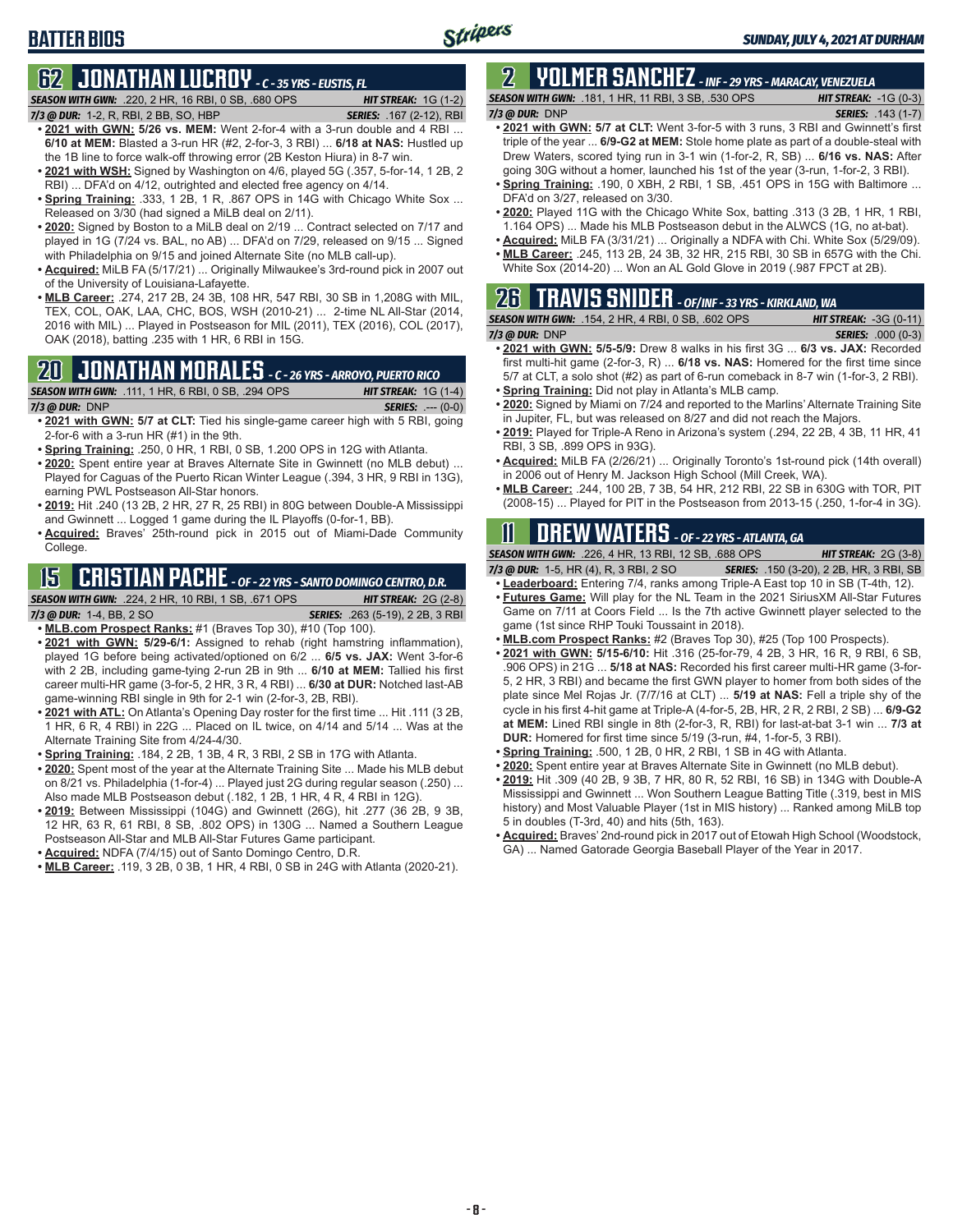### **SEASON SUMMARY**



#### **TEAM HIGHS & LOWS**

| <b>OFFENSE:</b>  |  |
|------------------|--|
|                  |  |
|                  |  |
| <b>PITCHING:</b> |  |
|                  |  |
|                  |  |
|                  |  |
|                  |  |

Most Home Runs Allowed, Game ...................................3 (5x, last: 6/25 at Norfolk) Most Hit Batsmen, Game ..........................................................3 (6/11 at Memphis) Most Wild Pitches, Game ............................................ 3 (3x, last: 5/21 at Nashville)

Most Double Plays Turned, Game .................................. 3 (3x, last: 7/1 at Durham) Most Triple Plays Turned, Game .......................................... 1 (6/5 vs. Jacksonville) Most Errors, Game ..................................................................3 (5/15 vs. Louisville) Most Stolen Bases Allowed, Game ......................................... 3 (6/17 vs. Nashville) Most Caught Stealing, Game ........................................ 1 (10x, last: 7/3 at Durham)

**TEAM MISCELLANEOUS** Largest Margin of Victory........................................ 18 Runs (5/7 at Charlotte, 19-1) Largest Margin of Defeat ....................................... 6 Runs (6/23-G1 at Norfolk, 3-9) Largest Comeback Win ................................... 6 Runs (6/18 vs. Nashville, 0-6, 8-7) Largest Blown Lead (Loss)...................3 Runs (2x, last: 6/13 at Memphis, 4-1, 6-7) Longest Game, Innings .............................................................12 (5/4 at Charlotte) Longest Game, Time ..............................................................4:26 (5/4 at Charlotte) Longest 9.0-Inning Game, Time ...........................................3:41 (6/11 at Memphis) Shortest 9.0-Inning Game, Time ..........................................2:09 (5/22 at Nashville) Largest Home Attendance ................................................ 4,184 (6/18 vs. Nashville) Largest Road Attendance .................................................10,716 (5/22 at Nashville) Longest Total Delay..............................................................1:15 (6/11 at Memphis)

#### **INDIVIDUAL HIGHS & LOWS**

| HIIINU (שמוון,           |                                                                              |
|--------------------------|------------------------------------------------------------------------------|
|                          | Hits ………………………………………………………………………4 (4x, last: Arcia/Camargo, 6/10 at Memphis) |
|                          |                                                                              |
|                          |                                                                              |
|                          |                                                                              |
|                          |                                                                              |
|                          |                                                                              |
|                          |                                                                              |
|                          |                                                                              |
|                          |                                                                              |
|                          |                                                                              |
|                          |                                                                              |
|                          |                                                                              |
|                          |                                                                              |
|                          |                                                                              |
| <b>DITOURLO 10 ABEL.</b> |                                                                              |

#### **PITCHING (GAME):**

**HITTING (GAME):**

#### **DEFENSE (GAME):**

#### **STREAKS**

| OFFENSIVE (LONGEST IN 2021 ONLY): |  |  |  |
|-----------------------------------|--|--|--|
|-----------------------------------|--|--|--|

#### **PITCHING (LONGEST IN 2021 ONLY):**

| <u>LITORING (LONGLOT IN 2021 ONLITE</u> |  |
|-----------------------------------------|--|
|                                         |  |
|                                         |  |
|                                         |  |
|                                         |  |
|                                         |  |
|                                         |  |

#### **LAST TIME IT HAPPENED (GWINNETT REGULAR-SEASON HISTORY)**

| TEAM OFFENSE:         |  |
|-----------------------|--|
|                       |  |
|                       |  |
| <b>TEAM PITCHING:</b> |  |
|                       |  |
|                       |  |
|                       |  |
|                       |  |

#### **TEAM DEFENSE:**

| Turn a Triple Play 6/5/21 vs. Jacksonville (Camargo-Kipnis-Snider) |  |
|--------------------------------------------------------------------|--|
|                                                                    |  |

### **TEAM MISCELLANEOUS:**<br>18-Run Margin of Victory....

#### Long Multi-Game Scoring Drought .........................................18 Innings (5/22-5/25) Long Multi-Game Scoreless Streak ..........................................16 Innings (6/9-6/11)

**DEFENSE:**

#### **INDIVIDUAL OFFENSE:**

|                             | Homers, Both Sides of Plate  Drew Waters (5/18/21 at Nashville)            |
|-----------------------------|----------------------------------------------------------------------------|
|                             |                                                                            |
|                             |                                                                            |
|                             | Back-to-Back-to-Back Homers  Arcia/Camargo/Demeritte (5/8/21 at Charlotte) |
|                             |                                                                            |
|                             |                                                                            |
|                             |                                                                            |
|                             |                                                                            |
|                             |                                                                            |
|                             |                                                                            |
|                             |                                                                            |
|                             |                                                                            |
|                             | 7-Game Multi-Hit Streak…Tyler Pastornicky (4/10/13-4/16/13)                |
|                             |                                                                            |
| <b>INDIVIDUAL PITCHING:</b> |                                                                            |
| 9 0-Inning Perfect Game     | Never                                                                      |

| 9.0-Inning No-Hitter (Comb.)  Wooten/Marksberry/Ramirez (6/30/16 at Louisville) |
|---------------------------------------------------------------------------------|
|                                                                                 |
|                                                                                 |
| 21 Consecutive Saves Converted Jairo Asencio (9/6/09-8/8/11)                    |
| 25.0-Inning Scoreless Streak Stephen Marek, 25.1 IP (6/6/10-8/2/10)             |